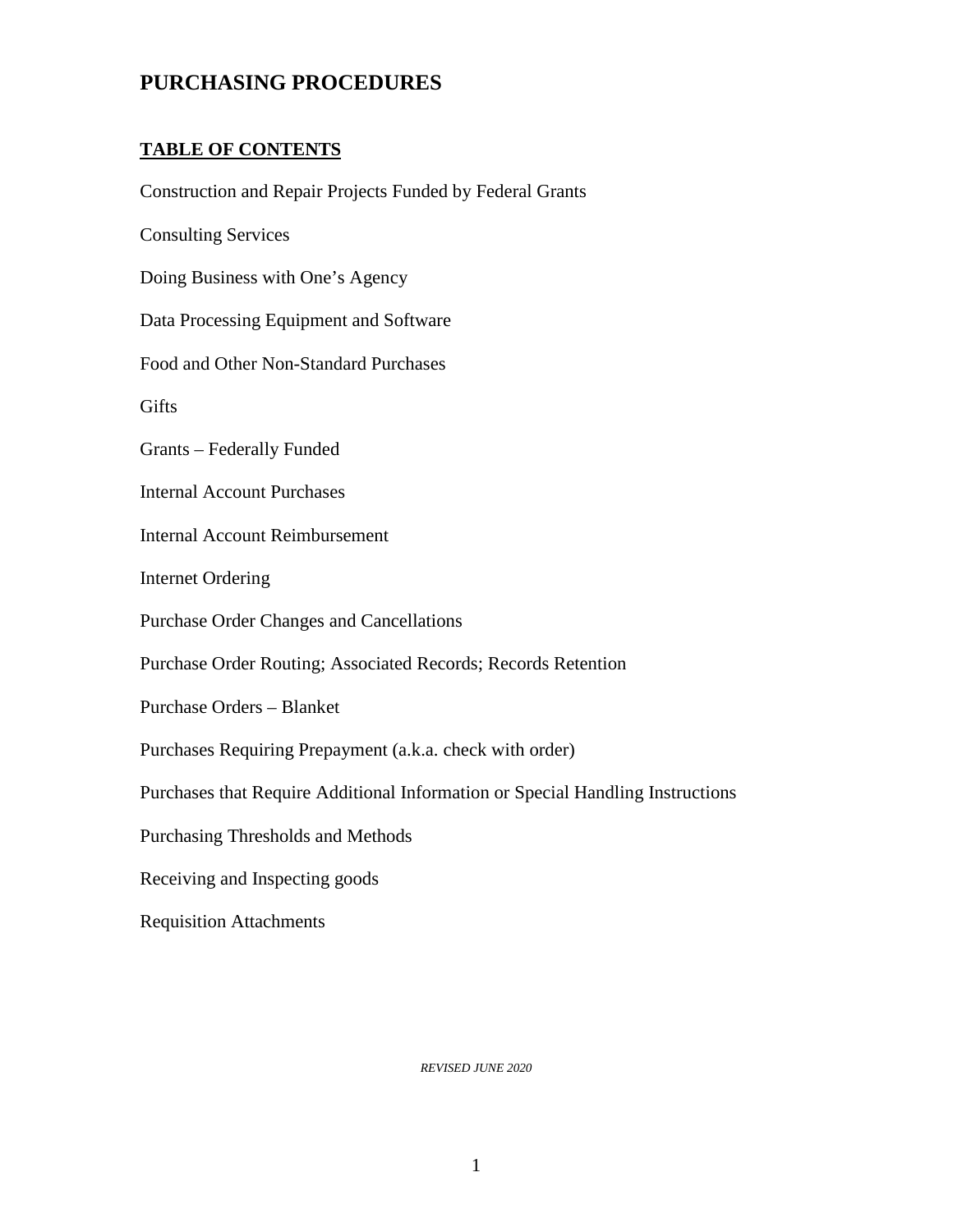Requisitions - Confirming

Requisition Line Item Descriptions

Requisition Processing

Requisition Object Code 510 Defined

Tangible Property

Tangible Property Physical Inventory Report

Tangible Property Upgrades

Vendor Debarment

Vendor Performance

 Vendors – Doing Business with Companies Disbarred or Suspended by the Federal Government

Procurement Card Program

Related Party Transactions and Other Sources of Conflicts of Interest; Exemptions; Purchasing Procedures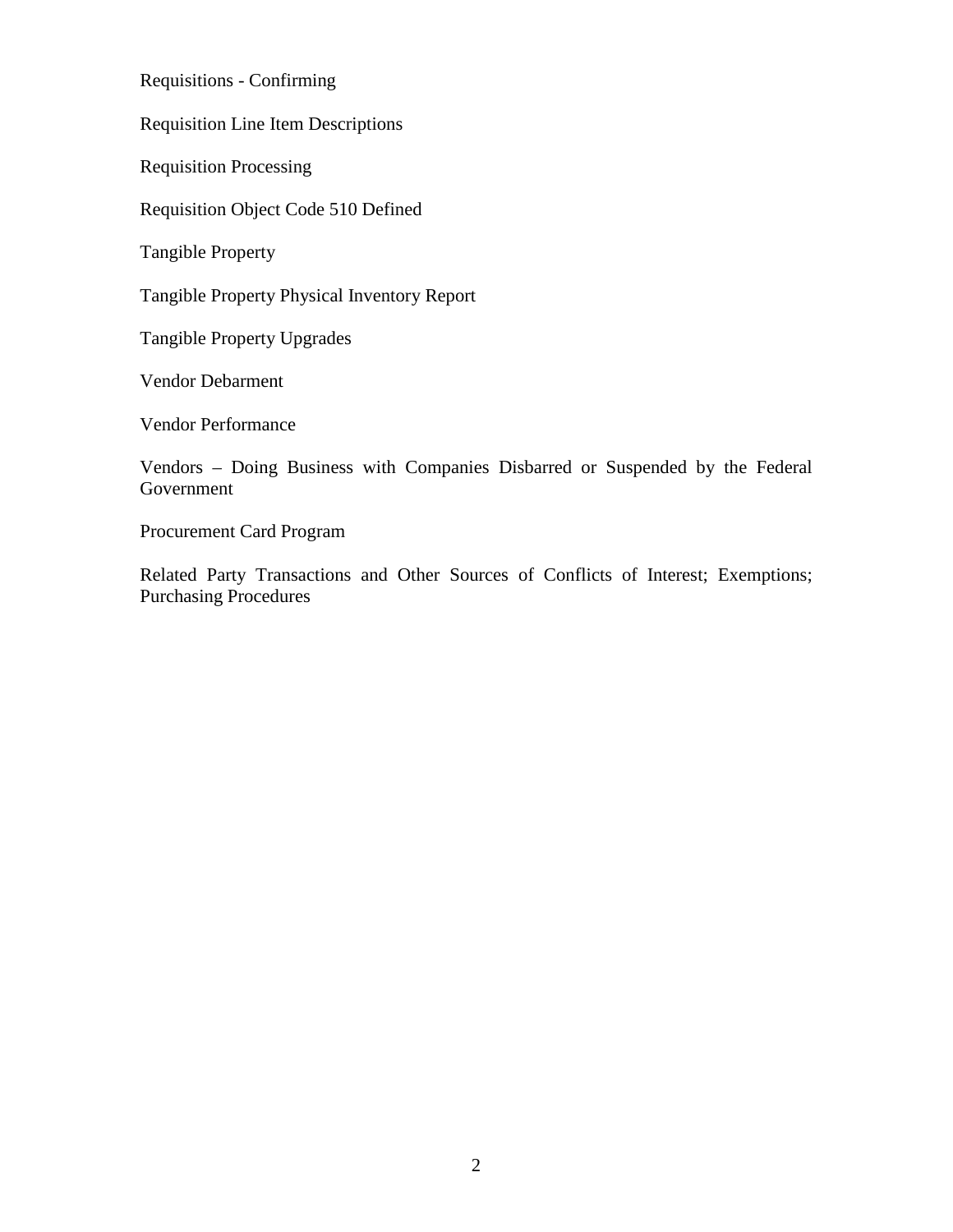# **CONSTRUCTION AND REPAIR PROJECTS FUNDED BY FEDERAL GRANTS**

There are unique statutes associated with federally funded projects that apply to construction and repair work (including playground equipment installation) exceeding \$2,000 and include the Copeland Anti-Kickback Act, the Davis-Bacon Act, and the Contract Work Hours & Safety Standards Act. Grant Administrators shall inform the Purchasing Department in advance of any such needed construction or repair work paid for by federal funds. If this work is being coordinated by the Facilities Department on behalf of the Grant Administrator, then advance notification shall include the appropriate Facilities Department staff.

## **CONSULTING SERVICES**

 intensive academic preparation, in a particular area of expertise such as education, A consultant is a professional that provides independent expert advice, which by its nature can be performed only by persons with specialized skills and knowledge acquired through information technology, accountancy, or law. Consultants can be individuals, partnerships or corporations. A consultancy contract typically defines the nature and purpose of the task to be performed, but does not detail how the task is to be accomplished. District employees cannot be paid as consultants (ref. "Doing Business With One's Agency" below)

 individual or sole proprietor with a fictitious name, the [Consultant Services Form-](https://fl02219191.schoolwires.net/cms/lib/FL02219191/Centricity/Domain/78/CONSULTING-AGREEMENT-SP-Rev-02-18-18.pdf)This procedure applies to consultants, other than architects and engineers, who provide services to District schools or departments and whose fee is **greater than \$500** and **less than \$12,500**. For consultant services equal to or greater than \$12,500, please contact the Purchasing Department. When contracting for consultant services provided by an [Individual/Sole Proprietor](https://fl02219191.schoolwires.net/cms/lib/FL02219191/Centricity/Domain/78/CONSULTING-AGREEMENT-SP-Rev-02-18-18.pdf) shall be used. When contracting for consultant services provided [by a company, corporation, or partnership, the Consultant Services Form-](https://www.sbac.edu/site/handlers/filedownload.ashx?moduleinstanceid=23363&dataid=41200&FileName=PUR-718-001%20-%20Consultant%20Services%20Agreement%20-%20Companies-Corporations-Partnerships.pdf)Company/Corporation shall be used.

A purchase order alone is sufficient for consultant services less than or equal to \$500.

The use of alternate contract forms may be approved on a case-by-case basis by the Purchasing Department.

#### INSTRUCTIONS ON HOW TO USE THESE CONTRACTS

- 1. Access the on-line contract.
- 2. Fill in the consultant's name and address.
- 3. Complete any other contract terms or conditions that apply to the services.
- 4. Fill in the name, address, and phone # of the administering department or school.
- 5. Provide a **detailed** description of the services that the consultant will provide under item #1 on Attachment A of the contract. The consultant should provide this information to the administering school or department.
- 6. Provide the consultant's performance schedule (beginning/ending dates) under item #2 on Attachment A of the contract.
- 7. Select the method of payment and provide the "firm fixed price" or "not to exceed" amount under item #3 on Attachment A of the contract. Also list any direct reimbursable expenses that the consultant is authorized to charge (see item #5 of the contract for additional information on reimbursable expenses).
- 8. Retain one copy of the signed agreement for your records. Scan one copy of the signed agreement as a requisition attachment.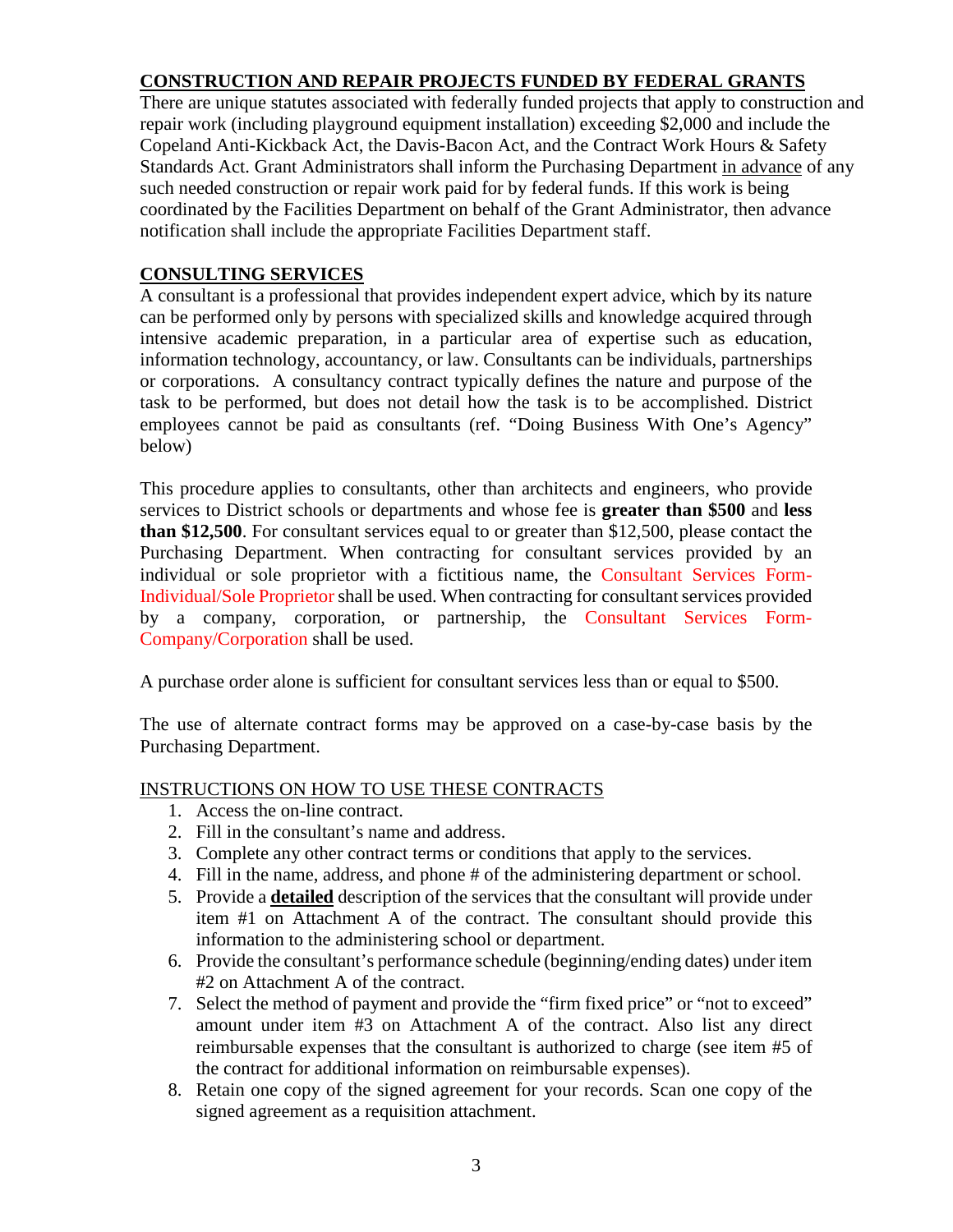## **DATA PROCESSING EQUIPMENT AND SOFTWARE**

## HARDWARE (object codes 621,622,643,644, 648)

The Instructional Technology Department shall review and approve all computer (including desktops, laptops, tablets, and all other network-capable devices), laser printers (inkjet printers are not supported), and digital projector equipment requisitions on-line. This review ensures that the hardware is compatible with existing District technology and can be maintained by that department.

In addition, the Instructional Technology Department will assist schools and departments with identifying equipment that best fits their needs and budget. The Purchasing Department will process hardware orders reviewed and approved by Instructional Technology.

- 1. Computers: please contact Uma Shankar (**shankau@gm.sbac.edu**, 955-6850)
- 2. Printers: please contact Jason Crawford (**crawfoj2@gm.sbac.edu**, 955-6850). Also, see htt[ps://fl02219191.schoolwires.net/Page/1868](https://fl02219191.schoolwires.net/Page/1868).
- 3. Digital Projectors: contact Glen Molander (**molandga@gm.sbac.edu**, 955-6850).
- 4. Other Instructional Technology: please contact Uma Shankar (**shankau@gm.sbac.edu**, 955-6850).

 Dell and Apple computer purchases are based on State of Florida contract prices. Dell computer orders are placed on-line by the Instructional Technology Department and the Purchasing Department using the Dell Premier page, which includes computer configurations established by the Instructional Technology Department specifically for the School Board.

## SOFTWARE (object codes 369,691,692)

 existing District technology. The Instructional Technology Department will assist schools and departments with identifying software that best fits their needs and budget. The Instructional Technology Department shall review and approve all software requisitions on-line (including business/operating software applications, instructional software, and software licenses). This review ensures software compatibility with The Purchasing Department will process software orders reviewed and approved by Instructional Technology.

## **TECHNOLOGY CONSULTANTS**

The Instructional Technology or Information Resources Department shall approve software or hardware consultants, software developers, web developers, and on-line service providers.

# **DOING BUSINESS WITH ONE'S AGENCY**

 employee or the employee's spouse or child, or any combination of them, has a material No employee of the School Board acting in his or her official capacity shall either directly or indirectly purchase, rent, or lease any realty, goods, or services for the School Board, or any school or department thereof, from any business entity of which the employee or the employee's spouse or child is an officer, partner, director, or proprietor or in which such interest.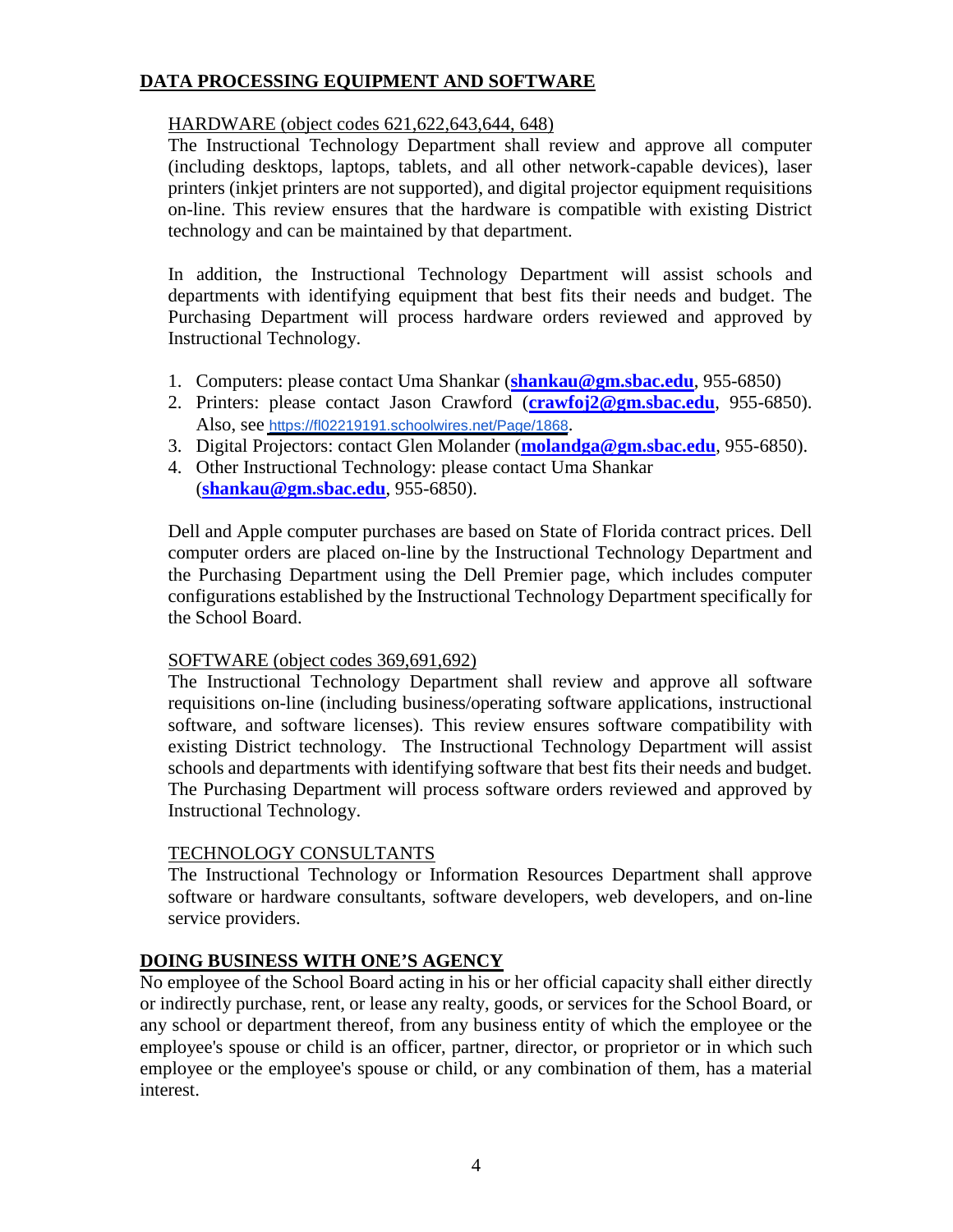of them, has a material interest, either directly or indirectly rent, lease, or sell any realty, Nor shall a School Board employee, acting in a private capacity, nor any business entity of which the employee or the employee's spouse or child is an officer, partner, director, or proprietor or in which such employee or the employee's spouse or child, or any combination goods, or services to the School Board, or any school or department thereof.

#### **FOOD AND OTHER NON-STANDARD PURCHASES**

#### FOOD

 funds received from the State may typically not be used to purchase food of any kind, may allow for food purchases. School and department funds should not be expended on the purchase of food. Federal unless the funding authorization specifically permits such purchases. Direct funded grants

may allow for food purchases.<br>State statutes do allow the purchase of food supplies when used in the instruction of food preparation in a vocational class or the school's food service activities.

 There are a few exceptions to this rule involving state statutes or other rules that allow promotions and public relation activities.

Promotions and public relation activities may include, but are not limited to, activities involving graduation, visiting committees, orientation and work conferences, recruitment of employees, official meetings and receptions, guest speakers, accreditation studies, and other developmental activities, awards or other types of recognition for meritorious performance. Purchases for promotion or public relations are restricted depending upon the source of the funds as follows:

 *Auxiliary Enterprises and Undesignated Gifts* - Funds from auxiliary enterprises are revenues from enterprise type activities, excluding food service activities, which may include vending machines, supply stores, and other internal account funds revenues not specifically designated for student or school-level purposes.

*Designated Gifts* – such as donations may allow for food purchases.

 *Lottery Dollars* – The District allocates \$10 per student to each school's advisory council for the implementation of the school improvement plan. Promotion and public relation activities are allowable if they are in the scope of the school improvement plan and are approved by the School Advisory Council.

 *Other Student Enrichment Grants* – Some State and Federal grants are for student enrichment activities and/or community relations. If grant funds are to be used for promotion or public relation activities it should be included in the grant application's description of services and grant budget.

 *Tips/Gratuities for Delivered Food Only* – tips/gratuities for delivered food, when usual and customary, are allowable up to 15% of the total cost of the delivered food.

#### REFRIGERATORS

Refrigerator purchases using District funds are permitted only if the equipment is used for instructional purposes (ex. storing perishable science class materials) or to hold student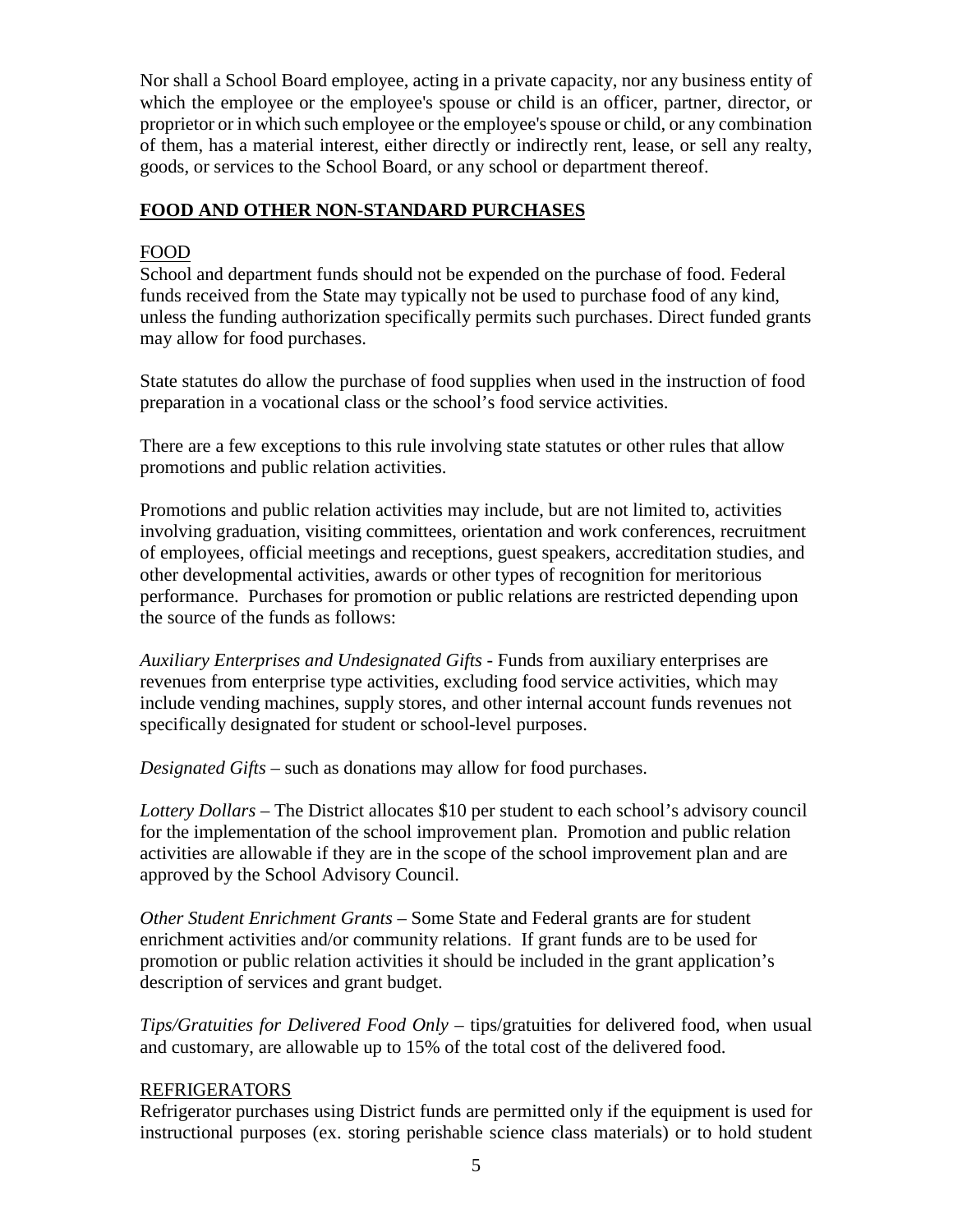lunches or baby formula. District funds may not be used to purchase refrigerators for school or department teacher or staff lounges. Revenues from vending machine funds may be used to purchase refrigerators.

#### GIFT CARDS OR CERTIFICATES

Purchase of gift cards or gift certificates are not permitted.

#### PERSONAL ITEMS

 Items used solely for the personal convenience of employees will not be approved. These include briefcases, leather planners, expensive desk accessories, etc.

#### **GIFTS**

No employee of the District shall ask for or accept anything of value from a vendor, including a gift, loan, reward, promise of future employment, favor, or service. For the purpose of this section, a gift does not include vendor promotional, advertising, or marketing items of nominal value. If you are concerned about the value of such items, then don't accept it.

#### **GRANTS – FEDERALLY FUNDED**

Effective July 1, 2018, the federal government amended its procurement standards for grants, as codified in CFR 200.317-200.326. School Board policy 6325 addresses the methods by which federally funded purchases will be made by schools and departments. Questions regarding these purchases shall be directed to the Purchasing Department.

#### **INTERNAL ACCOUNT PURCHASES**

The same purchasing rules described in this document apply at the internal account level.

All purchase orders over \$1000, including non-bid athletic purchases, and all purchases of electrical or mechanical equipment, regardless of price, shall be approved by the Purchasing Department in advance, unless the purchase is made using a p-card in accordance with District p-card procedures. Schools shall retain a file copy of the internal account purchase order approved by the Purchasing Department.

Tangible property orders paid for by internal account funds shall be processed as a Skyward requisition using the "FIX" code.

The requirements contained in the section above titled "**FOOD AND OTHER NON-STANDARD PURCHASES**" apply to internal account purchases. If in doubt as to whether or not purchases of food or other special materials are permitted, please contact the Finance or Purchasing Departments.

## **INTERNAL ACCOUNTS REIMBURSEMENT**

 accounts when the District's requisition system is temporarily closed (e.g. early June other than the school's will be used to reimburse expenses.<br>6 Processing District-level purchase orders to reimburse internal accounts for purchases other than those associated with athletic expenditures (officials, security, or any related expenditures not paid for by the p-card) or postage stamps should only be done in the event of an emergency, which is an event that poses an immediate threat to students, staff, or to a project. The following are exceptions to this rule: processing purchases through internal through late July), reimbursement of National competition expenses, when District budgets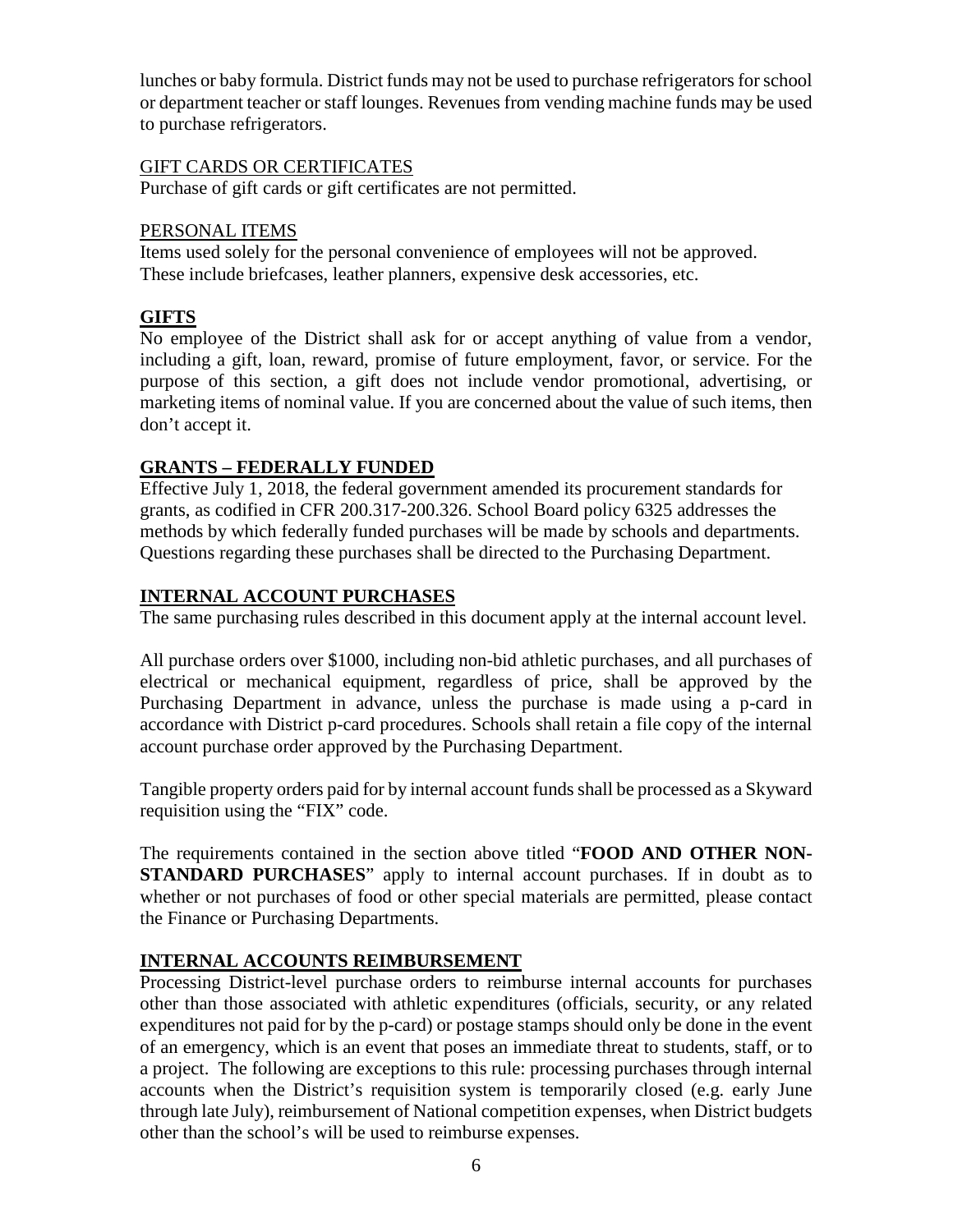approved by the Purchasing Department, include a copy of the purchase order with the After entering a reimbursement requisition in Skyward, attach the **original invoice(s),**  signed and dated and with the applicable internal account purchase order # and check # written on it, to a printed copy of the requisition and send it to the Finance Department. A file copy of the invoice(s) shall be retained by the School - write on your check request: "Sent to county for reimbursement MM/DD/YY. If the internal account purchase order was invoice.

## **INTERNET ORDERING**

Internet orders are permitted, but must be placed in accordance with these procedures, including the District's P-Card procedures which are incorporated herein.

## **PURCHASE ORDER CHANGES, PRICE INCREASES, AND CANCELATIONS**

Purchase order changes are time consuming and expensive, involving staff from the requesting department or school, the vendor, finance, and purchasing. Many changes can be avoided if the information included on the requisition is timely and accurate. Schools and departments can reduce the need for changing a purchase order by following these simple steps:

- 1. Remember to include the cost of shipping. If you're not sure if the commodity price includes this cost, ask the vendor or call purchasing.
- 2. Are your staff and teachers using current catalog prices? If the catalog is 12 months old, you can almost guarantee that the prices are no longer valid. Current catalogs can be obtained by calling the vendor or by accessing the vendor's web site.
- 3. Keep your blanket purchase order current by tracking all expenditures so that you don't exceed the blanket purchase order total.
- 4. Do not order items that are not listed on the purchase order.
- 5. Do not order additional quantities of items above those specified on the purchase order.
- 6. Make sure you're using the correct vendor number.
- 7. If the vendor delivers more than what was ordered, you may refuse to accept the over-shipment.

## PURCHASE ORDER PRICE INCREASES

## **Price increases to purchase orders issued as a result of formal bids or request for quotations will not be approved.**

Board approved purchase orders **shall not** be changed without **prior** approval from the Purchasing Department.

Price increases or any other change to purchase orders  $=$  to or  $>$  than \$6,250.00 require **prior** approval from the Purchasing Department using the [Purchase Order](https://fl02219191.schoolwires.net/cms/lib/FL02219191/Centricity/Domain/78/PURCHASE%20ORDER%20CHANGE%20FORM%2009-2019.pdf)  Change/Cancellation Form.

Except as noted above, the Principal or Department head is authorized to approve a onetime price increase that does not exceed 25% of the purchase order value or \$625, **which ever is less** (price increases that exceed these thresholds require prior approval from the purchasing department using the [Purchase Order Change/Cancellation Form\)](https://fl02219191.schoolwires.net/cms/lib/FL02219191/Centricity/Domain/78/PURCHASE%20ORDER%20CHANGE%20FORM%2009-2019.pdf). The requesting school or department is responsible for ensuring that additional funds are available to cover the price increase **before** it is approved and the invoice submitted to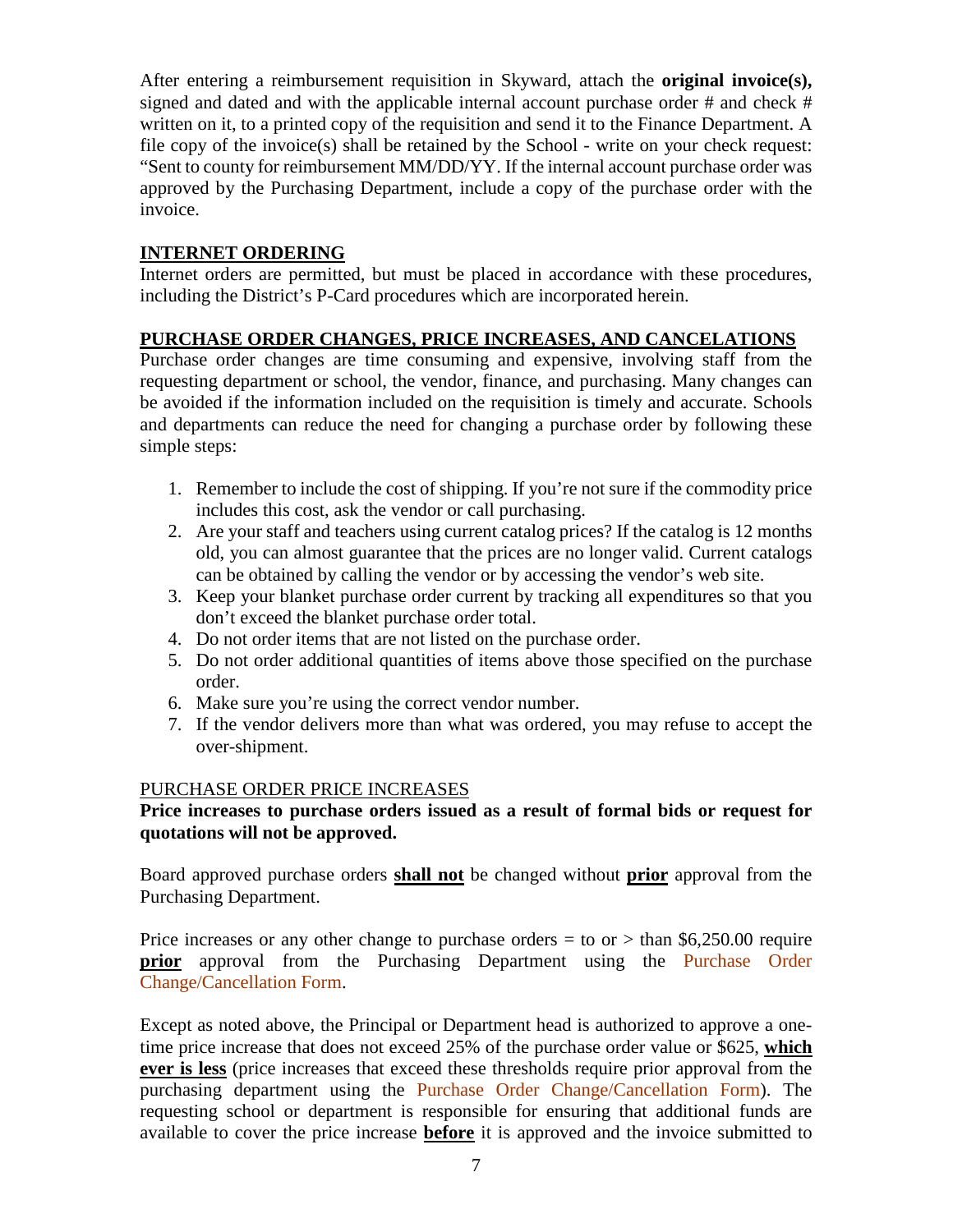finance for payment. The requesting school or department is also responsible for ensuring that the vendor is aware of the change.

The Principal or Department head or designee shall approve the price increase on the invoice by writing "price increase approved" next to the affected commodity or service and then placing their signature next to the changed price.

 **Development, ESE, Headstart, Food Service, etc.)** without first obtaining authorization The Principal or Department head is not authorized to approve purchase order price increases that are paid for using special funds **(Title I (centralized purchase), Project**  from the department or individual responsible for administering the special fund.

## PURCHASE ORDER ACCOUNTING STRING CHANGES

Only the Finance Department may approve purchase order coding string changes.

## PURCHASE ORDER CANCELLATIONS

When canceling a purchase order, schools and departments shall use the following procedure:

- 1. Purchase orders less than \$500 may be cancelled by verbally notifying the vendor and the Finance Department. It is advisable that written confirmation is obtained from the vendor acknowledging the order cancellation.
- 2. Purchase orders  $> $500$  but  $< $12,500$  should be canceled in writing via fax, email, or written correspondence to the vendor. The school or department shall retain a copy of the fax, email, or written correspondence canceling the order. It is advisable that written confirmation is obtained from the vendor acknowledging the order cancellation. After the vendor has been informed of the cancellation, complete and email a [Purchase Order Change/Cancellation Form](https://fl02219191.schoolwires.net/cms/lib/FL02219191/Centricity/Domain/78/PURCHASE%20ORDER%20CHANGE%20FORM%2009-2019.pdf) to Purchasing.
- 3. Purchasing Department approval is required before canceling orders greater than \$12,499.
- 4. **Board-approved purchase orders may not be canceled without prior authorization from the Purchasing Department.**

*The Purchase Order Change/Cancellation form shall not be used to close, re-open, or extend a Blanket purchase order once it has expired (See Purchase Orders-Blanket below) without the prior approval of the Purchasing Department.* 

## OTHER PURCHASE ORDER CHANGES

1. Once a purchase order has been processed and the vendor copy mailed or faxed, the vendor name may not be changed without first canceling the current P.O. and entering a new requisition.

## **P.O. ROUTING; ASSOCIATED RECORDS; RECORDS RETENTION**

 The original copy of the Purchase Order and any attachment will be sent to the Vendor by the Purchasing Department.

A digital copy of the Purchase Order and any attachment will be maintained in Skyward by the Purchasing Department.

Schools and departments may access Skyward to view the Purchase Order digital record.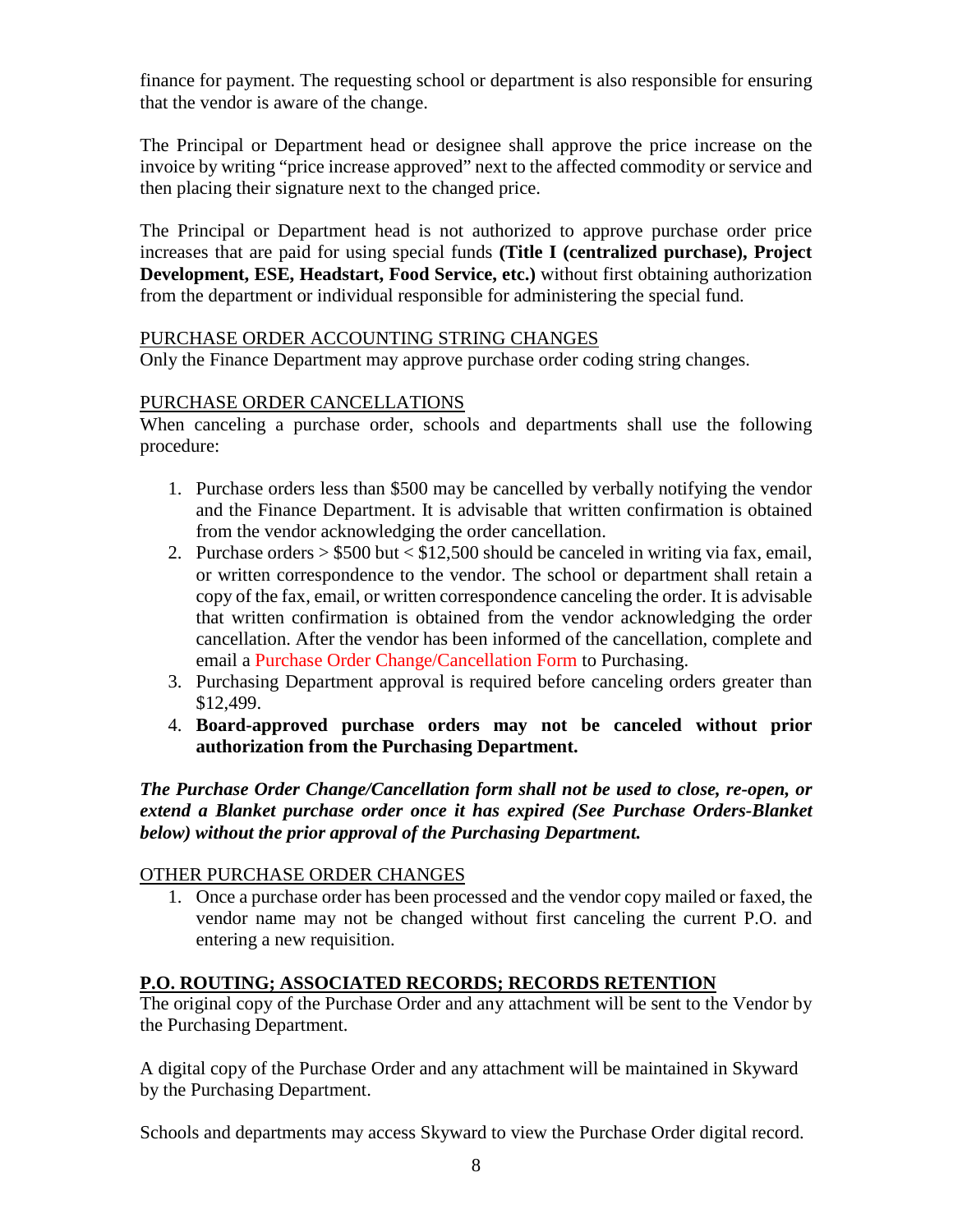Additional records associated with the Purchase Order will also be uploaded by the Purchasing Department into Skyward.

The documents described above comprise the permanent Purchase Order record and will be maintained in accordance with State of Florida Records Retention statutes, rules, and regulations.

Schools and departments shall not delete these permanent records.

## **PURCHASE ORDERS - BLANKET**

 Blanket purchase orders are available to schools and departments when there is a need to purchase orders must typically be expended within the same fiscal year in which they are issued. repetitively purchase miscellaneous supplies from a single vendor. A blanket purchase order is issued for a specific dollar amount and expires on a specified date. Blanket

When the encumbered dollars have been expended, the blanket purchase order will be closed, and the school or department may process a new requisition to establish a new blanket purchase order for further purchases. Payments are made as invoices are received and processed by the Finance Department.

Schools and departments shall maintain a current balance on the blanket purchase order with each payment so that at all times the amount remaining will be accurate and, if necessary, a new requisition can be processed prior to expiration of the existing blanket order.

 following conditions are met: Blanket purchase orders will only be processed by the Purchasing Department if the

- 1. The blanket exceeds \$30.00:
- only, and will be closed by Finance when the invoice is processed. 2. Blankets for \$100 or less will expire in 30 calendar days, are for one-time purchases
- 3. Blankets for \$1000 or less will expire in 90 calendar days;
- which ever comes first. Blankets in excess of \$3,000 are the exception rather than written justification from the requesting school or department as to why such a large blanket is necessary. 4. Blankets **greater than** \$1000 or more will expire in 6 months or on 06/15/XX, the rule, and the Purchasing and/or Finance Department reserves the right to obtain
- blanket is necessary.<br>5. The Blanket is for miscellaneous supplies-Object Code 510.
- 6. *The following Blanket purchase orders are also permitted: maintenance and repairs-Object Code 350, gasoline-Object 450; repair parts-Object Code 550; small equipment purchases if any single item purchased does not exceed \$75 Object Code 642; computer parts-Object code 644. Blanket orders for books, furniture, etc. are not permitted, unless based on an existing bid or with prior approval from the Purchasing Department.*
- 7. The order includes a clear description of the types of supplies being purchased.
- 8. Blanket purchase orders associated with cost centers 9030, regardless of amount, sole discretion of the Purchasing Department. will expire on  $05/31/XX$ ,  $06/30/XX$ , or on the date of contract expiration for blankets associated with annual labor contracts, whichever comes first and in the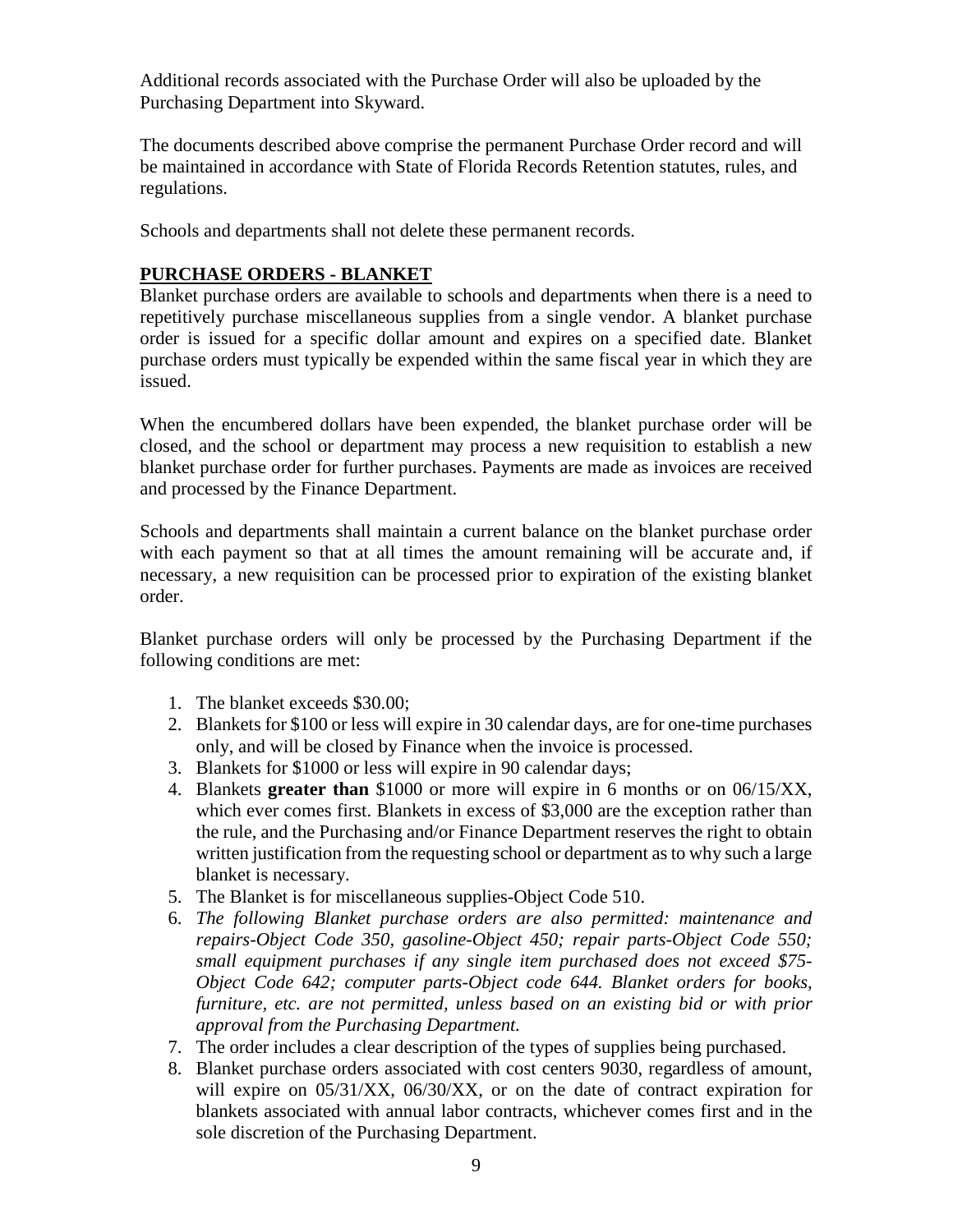be exempt from this procedure. Please contact the Purchasing Department for further Blankets for warehouse inventory purchases, Blankets issued pursuant to existing District bids or contracts, and Facilities Department and Transportation Department Blankets may information.

 Finance will automatically close Blanket purchase orders 30 calendar days following their expiration date. This time period may be shortened following the end of the fiscal year.

 In lieu of a Blanket Purchase Order, please consider using your school or department P-Card.

## **PURCHASES REQUIRING PREPAYMENT (a.k.a. CHECK WITH ORDER)**

Pre-payment of goods or services is not sound business practice. It places the District at a disadvantage should the goods or services be defective. Therefore, purchases requiring prepayment are the exception rather than the rule, and the Purchasing Department reserves the right to reject a request for prepayment or to purchase from an alternate source.

Some vendors, however, require prepayment, and other situations arise from time to time that make prepayment necessary. In such cases, the requisitioning school or department shall comply with the following:

- 1. Place "Prepayment required, please process a check with order" in the first line of the requisition;
- 2. Upload into Skyward, as an attachment, documentation from the vendor that clearly states the need for advance payment.
- 3. Purchasing will process the requisition and send the vendor P.O. to Finance for check processing. During periods of normal operation, check with order requests received in Finance by close of business Wednesday will be processed the following Tuesday.

Purchases commonly requiring prepayment are:

- 1. Membership dues to professional associations (must be accompanied by a completed "Public Information Verification Form," which is available in the Finance Department);
- 2. Various types of subscriptions (magazines, periodicals, newspapers);
- 3. Postage;
- 4. Registration for workshops, conventions, or seminars;
- 5. Annual Maintenance Contracts (including software) *in lieu of full payment in advance, it is always preferable to negotiate quarterly or semi-annual prepayment*.
- 6. Bus Companies  $-50\%$  pre-payment, balance typically due the day of the trip

## **PURCHASES THAT REQUIRE ADDITIONAL INFORMATION OR SPECIAL HANDLING BEFORE PROCESSING - COMMODITIES**

- 1. Data processing equipment and software; consultants see above.
- 2. Furniture: prior to purchasing new furniture, schools and departments shall contact the Physical Distribution Department. Tables, chairs, desks, file cabinets, and other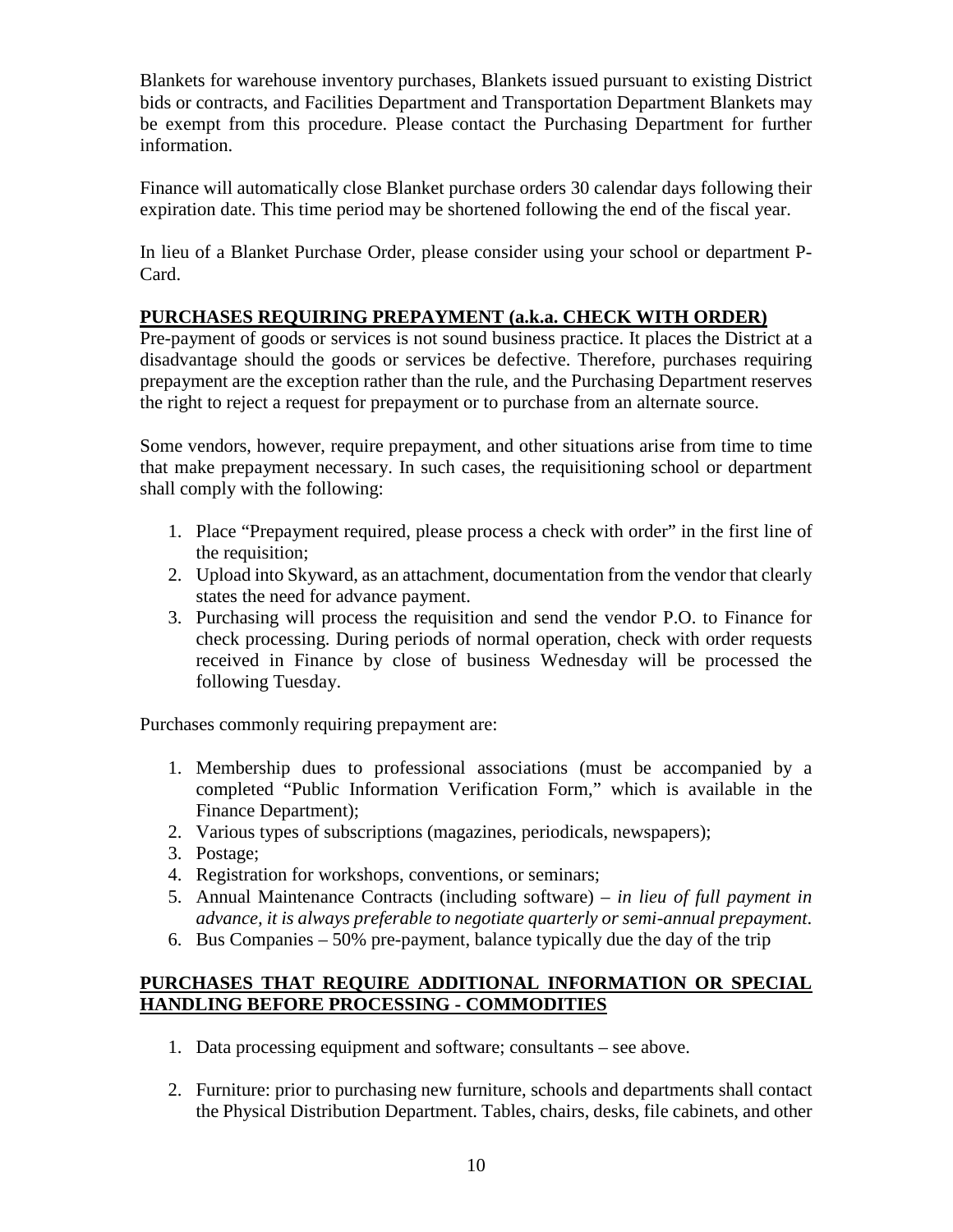furniture and equipment are frequently available at no cost to schools or departments. These recycled items are used, but are generally in good condition. New furniture should be of a quality that will last for many years. When considering new furniture purchases (qty. >5), all schools and departments should use the Purchasing Department furniture bid.

- be approved in advance by the Facilities Department's Building Committee. Please 3. Facilities: purchases that add to or change the school building or site, such as playground equipment, marquee signs, permanent bleachers, pavilions, etc., shall contact Debbie Matchett at 955-7400, ext. 1429 for further information regarding the Building Committee.
- 4. Personal Items: purchases of briefcases, leather planners, expensive desk accessories, etc. are considered personal items and will not be approved. Items used solely for the personal convenience of employees will not be approved.
- 5. Printing Requests: to access and review the new vendor printing contracts, please go to the Purchasing Department website.
- 6. Food: see section above titled "Food and Other Non-Standard Purchases."
- 7. Consultant Services: see section above titled "Data Processing Equipment and Software; Consultants" and "Consulting Services."
- shall include a copy of each attendees approved leave form see also requisition 8. Travel: requisitions for travel-related expenses including conference registrations attachments.
- 9. Printers: The Printer Repair Department does not maintain inkjet printers, only laser jet printers.
- 10. Vehicles: Any vehicle, which is defined to include trailers, purchased by a school Department for its intended use; (b) be titled in the name of the School Board of or department must first (a) be inspected and approved by the Transportation Alachua County, Florida; (c) receive a tangible property tag from the Physical Distribution Department if the price exceeds the tangible property threshold. Vehicle donations are subject to these procedures.

#### **PURCHASES USING SPECIAL FUNDS - APPROVAL**

 Purchases using special funds (Title I, Project Development, EDEP, ESE, TEC, Headstart, etc.) may require on-line approval by the department responsible for managing those funds approval is needed by viewing the Skyward Workflow tab on the requisition field. SEE before the requisition can be processed by Finance. You can determine what department's ALSO GRANTS – FEDERALLY FUNDED ABOVE.

## **PURCHASING THRESHOLDS AND METHODS**

Although not mandatory, schools and departments are strongly urged to obtain a <u>written</u> quote from vendors for any purchase of a single item costing more than \$999, or for multiple items costing more than \$3,000. The written quote should be used as a requisition attachment. This guidance does not apply to Object Code 510 purchases.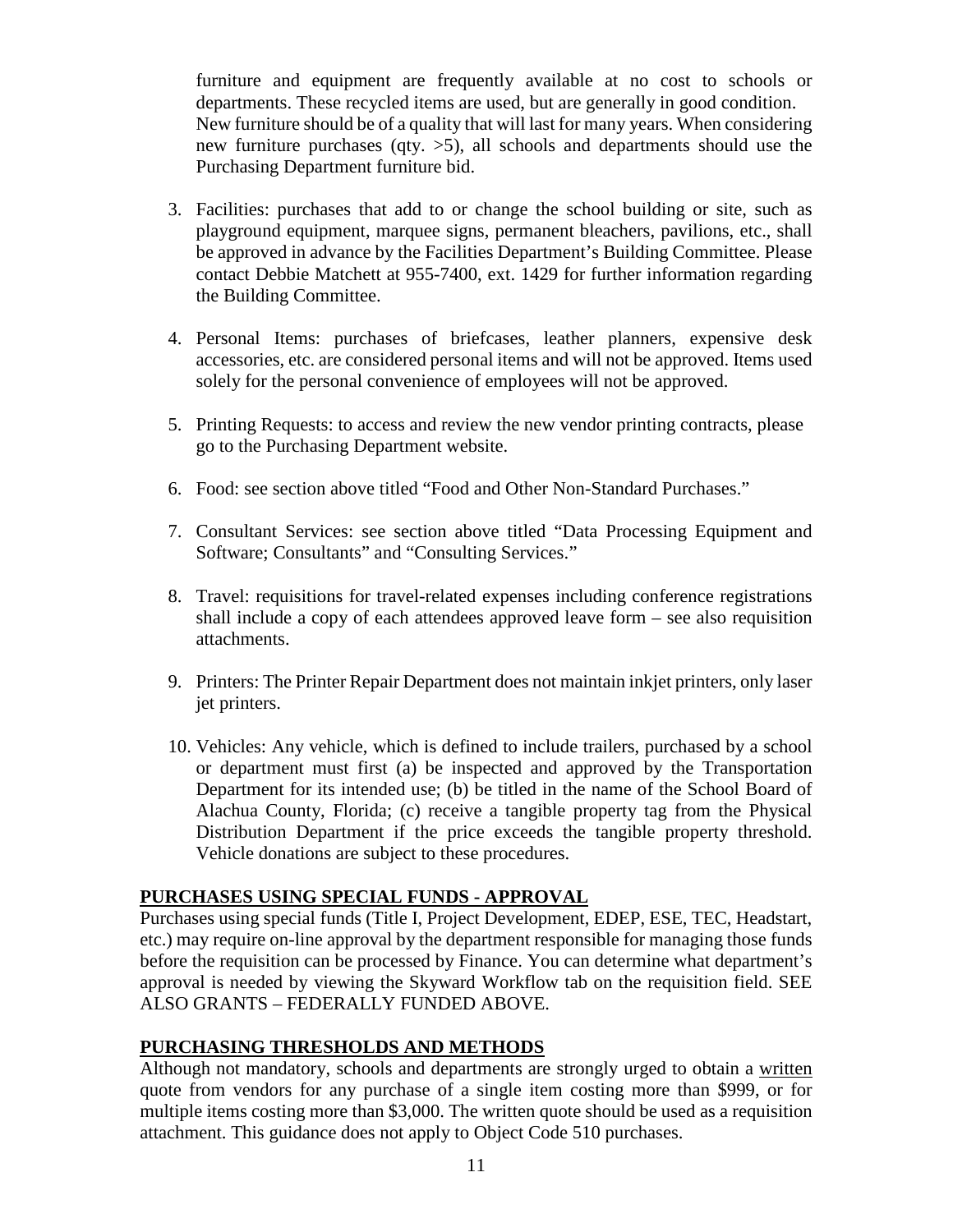The Purchasing Department may, in its sole discretion, obtain informal quotes for any purchase less than \$12,500. In most cases, the suggested vendor listed on the requisition will be used; however, the buyer processing the requisition reserves the right to change vendors if more favorable pricing and/or terms can be obtained.

 The Purchasing Department shall solicit competitive quotations from three (03) or more and sealed bids. In others, where a written RFQ is not needed, given the item or services vendors for purchases equal to or greater than \$12,500, in accordance with Board policy. In some cases, a Request for Quotation shall be used, which is as an informal, written solicitation, where written quotes are obtained from vendors without formal advertising low specificity, verbal or email solicitation of written quotes shall be used.

The Purchasing Department **shall** solicit competitive sealed bids (Invitation for Bid), competitive sealed proposals (Request For Proposals), or competitive sealed replies (Invitation to Negotiate) for purchases equal to or greater than \$50,000, in accordance with Board policy and State Board Rule 6A-1.012 (7).

 title, date, and hour of the public bid opening designated and specifically defining the An *Invitation for Bid* is a formal written solicitation for competitive sealed bids with the commodity, group of commodities, or services for which bids are sought. The IFB includes instructions prescribing all conditions for bidding and is distributed to all prospective bidders simultaneously.

specifications defining the commodity or commodity group required<sup>i</sup>. The IFB is used when the District is capable of clearly defining the scope of work for which a contractual service is required or when the District is capable of establishing precise

 The Purchasing Department shall obtain Board consent prior to making any purchase equal to or greater than \$50,000.

 vendor. The RFP process is used when the District is not capable of clearly specifying the case, the technical qualifications of the vendor and its proposed solution can be equally as A *Request for Proposal* is a written solicitation for competitive sealed proposals with the title, date, and hour of the public opening designated. An RFP differs from an IFB in that price, although an important factor, is not the only criterion used to select the successful services or commodities desired and when price is not the defining factor in award. In this important as price. The Purchasing Department shall obtain Board consent prior to making any purchase equal to or greater than \$50,000.

 purchase equal to or greater than \$50,000. An *Invitation to Negotiate* is a written solicitation for competitive sealed replies with the title, date, and hour of the public opening designated. The elements of an ITN are similar to those of an RFP with the exception that broad negotiations with vendors are permitted under the ITN. The Purchasing Department shall obtain Board consent prior to making any

 vehicle (IFB, RFP, ITN) is appropriate for any purchase exceeding \$50,000. The Purchasing Department reserves the right to determine which written solicitation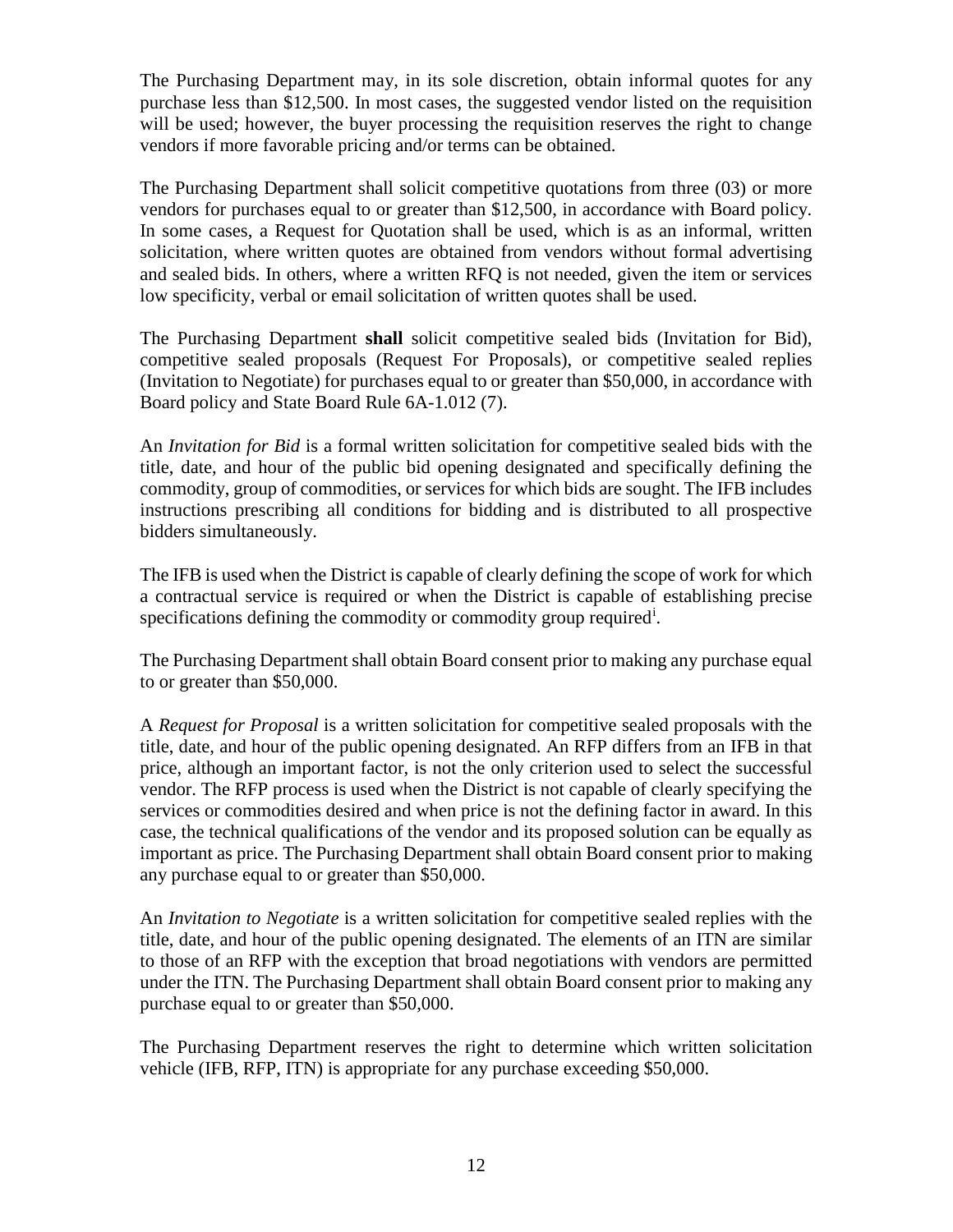#### Bid "Piggybacking"

 from modifying any terms or conditions of the solicitation, other than price, and then only if a lesser amount is agreed on, established by the other governmental agency, and the Purchasing Department shall review and approve all bid "piggybacking." State Board Rule 6A-1.012(6) affords the District the ability to purchase from bids awarded by other governmental agencies in lieu of soliciting informal quotations or formal sealed bids/proposals/replies. When "piggybacking," the District is prohibited successful bidder(s) must first agree to allow the District to purchase from the bid. The

When considering "piggybacking," the Purchasing Department shall obtain and carefully review the following information:

- 1. Copy of the IFB, RFP, or ITN document;
- 2. Copy of the vendor's bid or proposal;
- 3. Copy of the agency's bid tabulation;
- 4. Copy of the agency's award letter to the successful vendor(s), if available;
- 5. Agreement of the successful vendor(s) to extend the contract price(s) to the District.

 In lieu of the vendor's bid or proposal, the Purchasing Department may rely on the information contained in the posted tabulation.

 consent prior to making any purchase equal to or greater than \$50,000. A purchase order will not be issued until all necessary documentation is received and reviewed by the Purchasing Department. The Purchasing Department shall obtain Board

## Florida State Contract

 Department shall review and approve all purchases made from the Florida State Contract purchase equal to or greater than \$50,000. State Board Rule 6A-1.012(5) affords the District the ability to purchase from State Contracts issued by the Florida Department of Management Services, Purchasing Division, in lieu of soliciting formal quotations or formal sealed bids/proposals. The Purchasing system. The Purchasing Department shall obtain Board consent prior to making any

## Direct Negotiation

 infrastructure, media, and related material used to automatically, electronically, and State Board Rule 6A-1.012(14) states that Information Technology purchases may be made through direct negotiation in lieu of seeking informal quotations or formal sealed bids/proposals/replies. As defined in Section 282.0041(11), Florida Statutes, these items are "… equipment, hardware, software, firmware, programs, systems, networks, wirelessly collect, receive, access, transmit, display, store, record, retrieve, analyze, evaluate, process, classify, manipulate, manage, assimilate, control, communicate, exchange, convert, converge, interface, switch, or disseminate information of any kind or form."

 The Purchasing Department will review and approve any purchase made as a result of direct negotiations, including, with the assistance of the Staff Attorney's Office, formation and execution of a written contract. A purchase order will not be issued until all necessary documentation is received and reviewed by the Purchasing Department.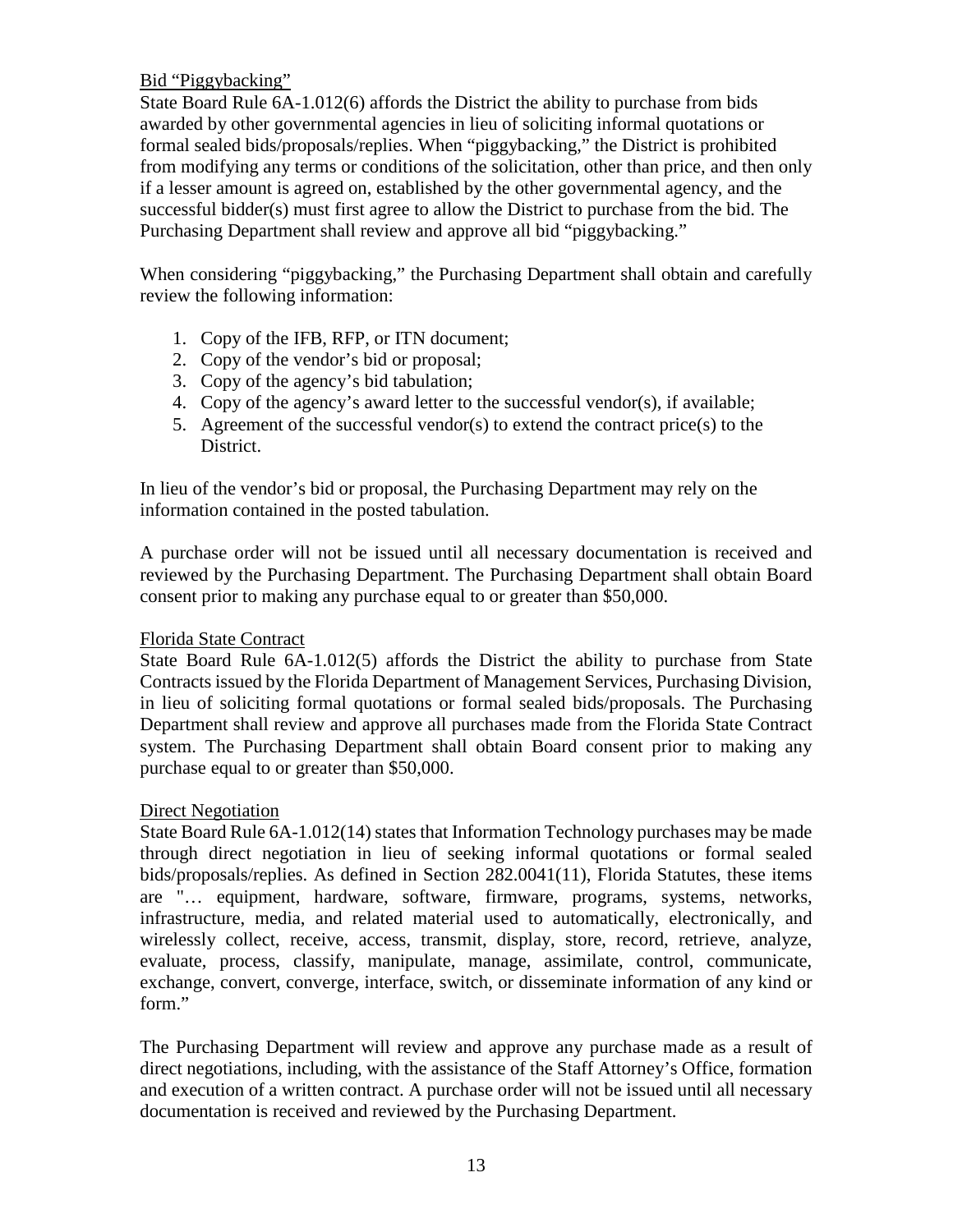The Purchasing Department shall obtain Board consent prior to making any purchase equal to or greater than \$50,000.

#### Bid Exempt Purchases

 State Board Rule 6A-1.012(11) (a) and (b) exempts purchases of certain educational items reference books, and printed library cards where such materials are purchased directly from a governmental agency or a recognized educational institution…artistic services, academic and services and certain professional services from the competitive quotation or bid/proposal/reply process. These items include, but are not limited to "educational tests, textbooks, printed instructional materials, computer software, films, filmstrips, videotapes, dvds, disc or tape recordings, or similar audio-visual materials, and for library and the producer or publisher, the owner of the copyright, an exclusive agent within the state, program reviews, lectures by individuals, auditing services not subject to Section 218.391, F.S., legal services, and health services involving examination, diagnosis, treatment, prevention, medical consultation or administration…"

 purchase equal to or greater than \$50,000. The Purchasing Department will carefully review all exempt purchases valued at or above \$12,500. The Purchasing Department shall obtain Board consent prior to making any

#### Sole Source Purchases

 advertise a description of the commodities or services for seven (7) calendar days protest of its intended decision is timely filed, the District will negotiate an agreement with There are occasions when goods and services must be purchased from one specific vendor or manufacturer without the benefit of open competition. Prior to any single purchase equal to or greater than \$50,000, for which competition is not sought in accordance with Board policy, the Purchasing Department will, in accordance with SBR6A-1.012(12) (d), (excluding holidays) and will, if information is received from a vendor(s) claiming to be able to provide the commodities or services, provide notice of its intended decision to enter into a sole source agreement for 72 hours in accordance with Section 120.57(3), F.S. If no the sole source provider.

Please note that sole source purchases are routinely reviewed by auditors. Any unnecessary sole source purchase may result in a negative audit finding, which may adversely affect the District's financial standing.

 purchase equal to or greater than \$50,000. The Purchasing Department shall obtain Board consent prior to making any sole source

#### Emergency Purchases

information would increase the immediate danger.<br>14 In the event of an emergency, which is a situation that endangers the health, safety, or welfare of students, staff, or the public, or jeopardizes a project, and with the approval of the Superintendent or their designee and the purchasing director, purchases may be made in advance of a purchase order. All emergency purchases  $=$  to or  $>$  than \$50,000 shall be submitted to the Board for ratification. The Board minutes shall show the need to initiate the emergency purchase and that regular purchasing procedure would cause a delay and be contrary to the public interest. Emergency purchases shall, in accordance with SBR6A-1.012(12) (e), be made after obtaining pricing information from two prospective vendors, unless the Superintendent determines in writing that the time required to obtain pricing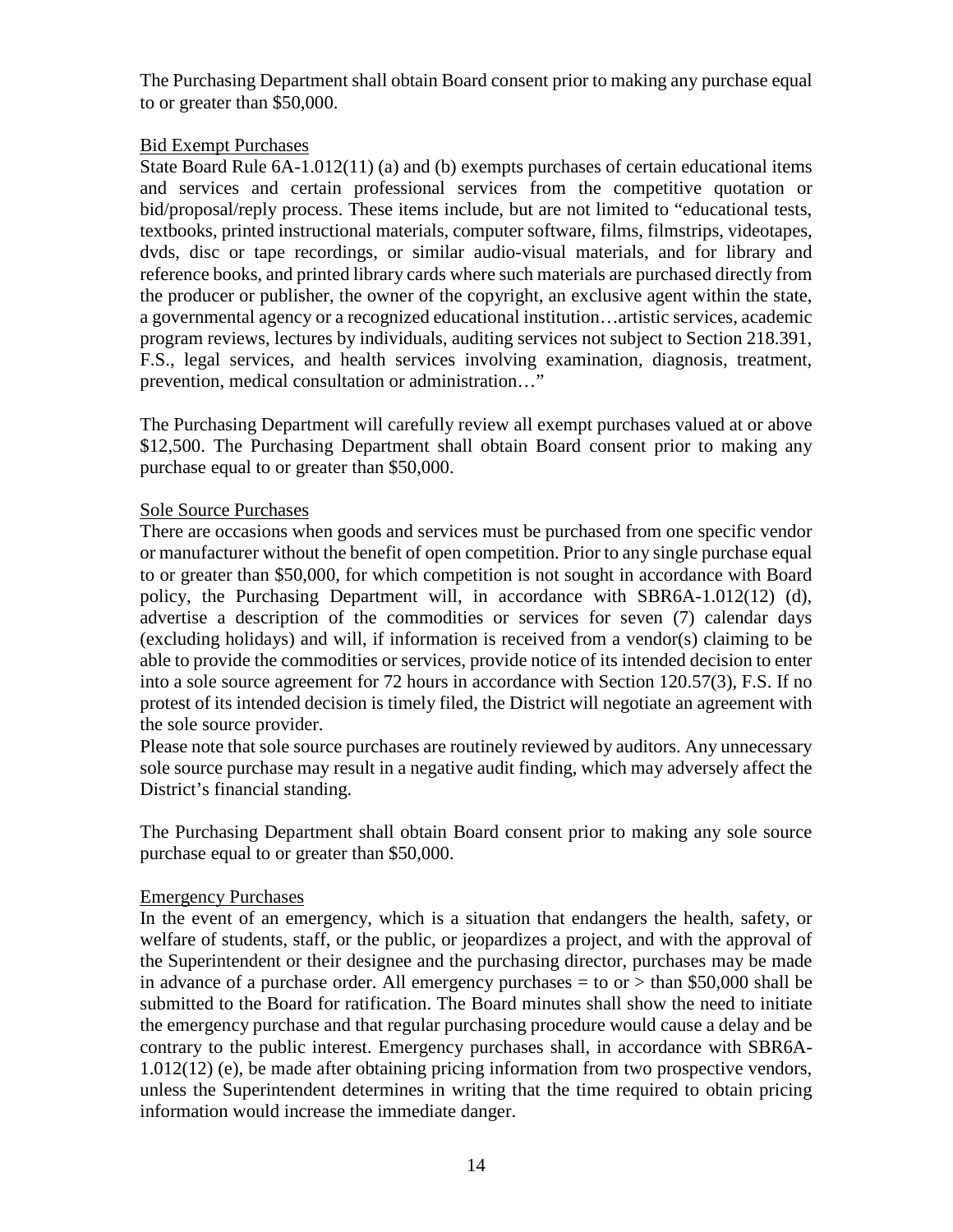Please note that the above thresholds and methods do not always pertain to federally funded procurements. Please contact the Purchasing Department with regard to federally funded procurements.

## **RECEIVING AND INSPECTING GOODS**

Receiving and inspecting merchandise is the responsibility of the recipient (schools and departments). When merchandise is ordered, the purchase order typically specifies the shipping terms "F.O.B. Destination," which means that the shipper is responsible for the merchandise until the customer receives it.

 procedures will assist schools and departments in the event that damaged goods are It is imperative that the school or department employee responsible for receiving and inspecting merchandise at the point of delivery understands what to look for when inspecting a shipment and how to properly report damaged goods. The following discovered so that a freight claim can be filed successfully.

#### Receiving and Inspecting Merchandise

- contents, carefully checking each item against the purchase order in the driver's shipment. Indicate on the Bill of Lading why you are refusing the shipment and sign 1. As a general rule, only sign for the number of cartons received and not for the contents of those cartons. This is a normal procedure for most carriers; however, if the driver insists that you sign for the container's contents, only do so if you actually inspect those presence. If the driver refuses to wait while you do this, then you may refuse the entire your name. **DON'T SIGN FOR ANYTHING UNLESS YOU KNOW WHAT YOU'RE SIGNING FOR.**
- 2. Immediately report shortages or omissions to the vendor from whom the merchandise was ordered.
- 3. Save all paperwork connected with the shipment (i.e. Bill of Lading, Packing Slips, etc.). This documentation will prove valuable for future reference.
- 4. Inspect all merchandise for damage within ten (10) calendar days of receipt. After ten (10) days most carriers will no longer honor freight claims, leaving you without recourse.

## In the Event of Visible Damage

 or if the carton "rattles" suspiciously, you may either refuse to accept that container or give the carrier a clean receipt or you will jeopardize your chances of successfully If you notice visible damage to the outside of a shipping carton, if the carton is leaking, your may accept it and then make a note of the damage on the Bill of Lading. **Do not**  recovering on a freight claim later if concealed damage is discovered.

#### In the Event of Concealed Damage

 damaged item is replaced in full. Insist on a copy of the inspection report for your If the merchandise was shipped via common carrier (UPS, Parcel Post, Freight lines, etc.) notify the carrier immediately by telephone within 10 days of receipt and insist upon a prompt inspection by them before the item is further unpacked. Be sure to confirm your telephone conversation in writing. **Save the container in which the damaged item was shipped** until the inspector has completed their report and the records and attach it to your purchase order copy.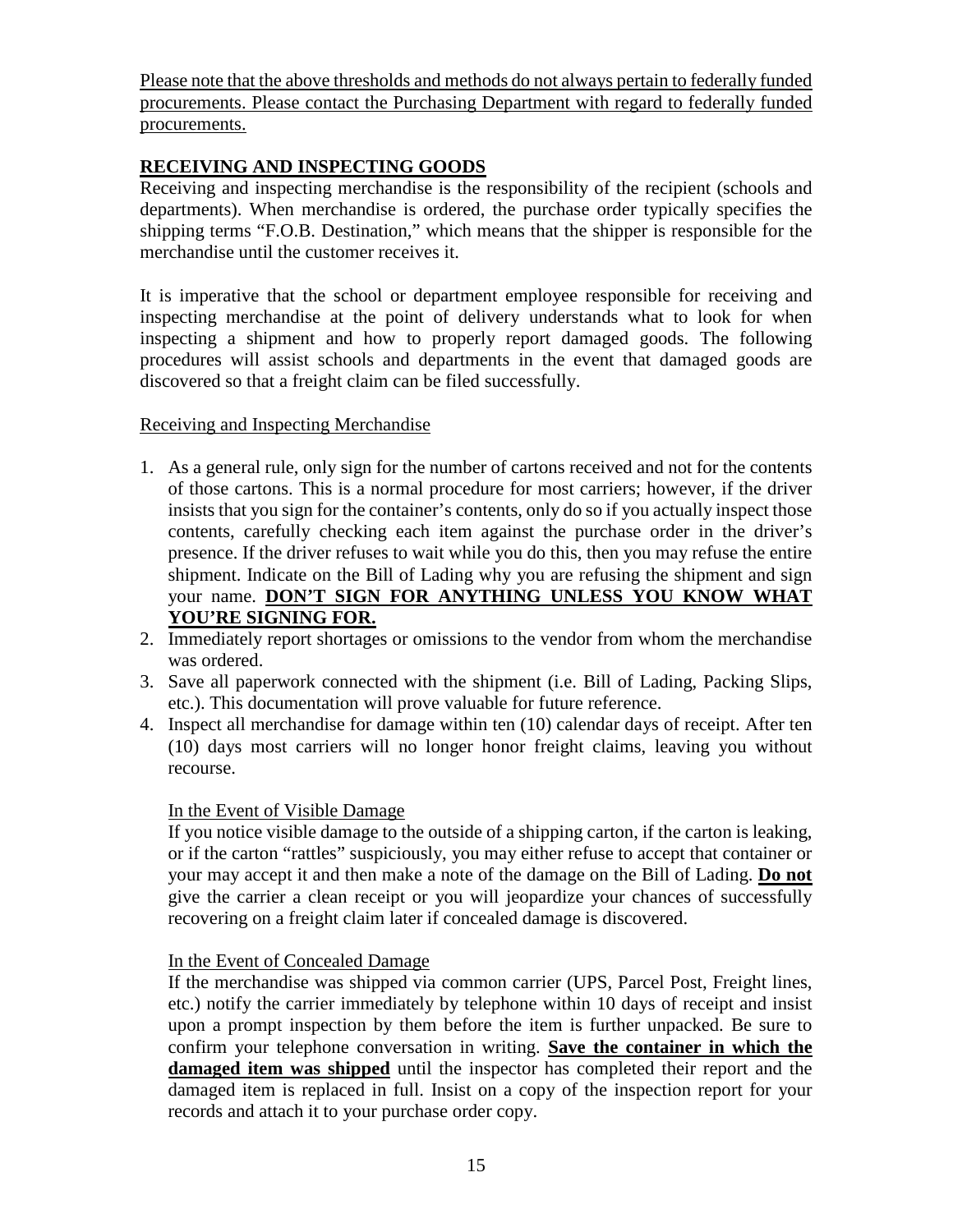If the merchandise was shipped on the vendor's truck from which the item was ordered, follow the above procedure, but contact the vendor to which the purchase order was issued to report the problem.

The Interstate Commerce Commission has held that carriers are equally responsible for concealed or visible damage, and if these guidelines are followed carefully, it will enable you to collect all claims promptly and in full.

## **REQUISITION ATTACHMENTS**

Creating multiple page requisitions is a time consuming effort. If more than ten (10) items, each requiring a separate requisition line item #, are going to be purchased, then schools and departments may use one of the following attachment alternatives:

- 1. A typed list of items being purchased. This list shall include a clear item description, the quantity being purchased, the extended total, and the total order price. **Don't forget to include the cost of shipping.**
- 2. A vendor quote including the information noted above. **Don't forget to include the cost of shipping. Don't forget to check the date of the quote or catalog to ensure that the pricing is current. If the quote has expired, obtain an updated quote from the vendor.**

 If ten (10) or less items, each requiring a separate requisition line item #, are going to be purchased, then schools and departments should not use an attachment, but should enter all the necessary information in Skyward.

When attachments are used, the requisition shall contain one line item with the total purchase price from the attachment and the following description: "Per the attached list" or "Per the attached quote from ABC Company dated XXXXX, 2018."

#### **Attachments shall be scanned into Skyward and attached to the requisition record.**

 **and building # in which the property will be located. REQUISITIONS - CONFIRMING**  Attachments alone cannot be used to purchase tangible property (Obj. Codes 621, 641, 643, 648, 651, 652, 691). Requisitions for tangible property that reference an attachment only, but do not include a complete line item description of the property being purchased, will be canceled. **In addition, tangible property requisitions must now include the room** 

A confirming order occurs when a school or department orders goods or services in advance of a written purchase order. Board policy and State Board Rules prohibit confirming purchases, which create a financial obligation on the part of the District without first encumbering funds and receiving approval from the Purchasing Department for the acquisition.

 All purchases must be approved in advance, using the steps described below, before goods or services can be shipped to or rendered on behalf of a District school or department:

- 1. A purchase requisition is created in Skyward.
- 2. The requisition is reviewed and approved by finance and purchasing.
- 3. The requisition is converted in to a purchase order.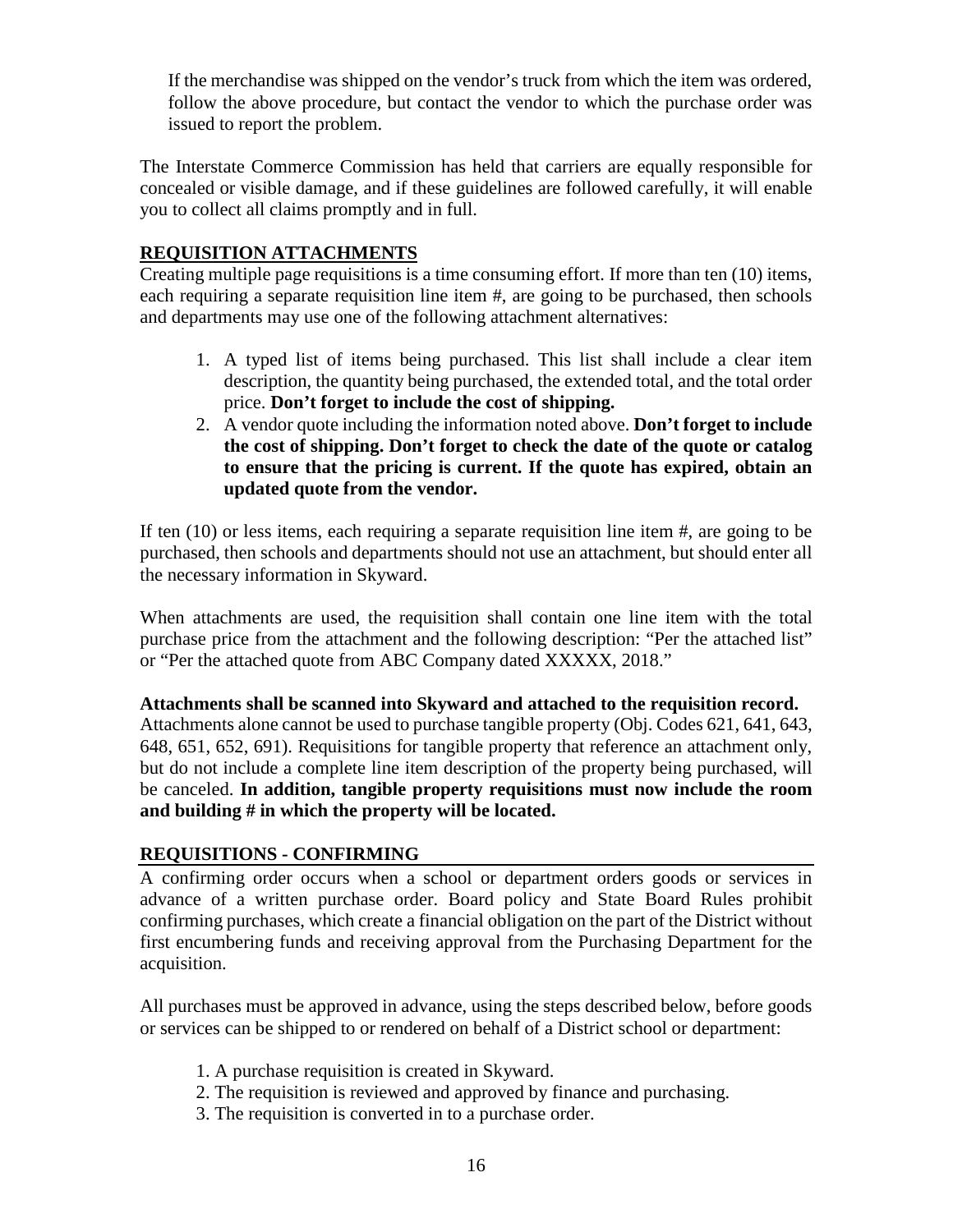Confirming orders are permitted only in the event of a bona fide emergency, an example Purchasing Department on a case by case basis. Purchasing will ratify a confirming order of which is a situation that creates a threat to the safety of students, staff, the general public, or a critical District project (ref. Emergency Purchases above), or as approved by the placed under emergency conditions. Any emergency order estimated to exceed \$12,499 shall be approved by purchasing in advance. Poor planning is not an acceptable reason for placing a confirming order.

#### **REQUISITION LINE ITEM DESCRIPTIONS**

 Skyward line item description field. Here are some actual descriptions from recent Please be as descriptive as possible when entering product or service information in the requisitions that could not be processed because there was no means of identifying what was being purchased:

| 5 ea. KT-6745 Assemblies<br>0.00 Not-To-Exceed                 | \$65.00<br>\$150.00 |
|----------------------------------------------------------------|---------------------|
| 1 ea. The Fall of the Roman Empire<br>1 ea. The Life of Caesar |                     |

These descriptions were later modified as follows:

**or** 

5 ea. Kitchen Hood Sub-Assemblies, Model # KT-6745 Miscellaneous classroom supplies, Not-To-Exceed \$150.00

> 1 ea. The Fall of the Roman Empire - Book 1 ea. The Life of Caesar - DVD

#### Please note that book and DVD purchases use different object codes. **REQUISITION PROCESSING BY FINANCE AND PURCHASING**

The Finance and Purchasing Departments process school and department requisitions daily in accordance with the following procedures:

- all on-line requisitions entered by 5:00 p.m. the previous business day. 1. Each business day at 8:00 a.m., the Finance Department (Gail Anderko) reviews
- 2. Each business day at approximately 3:30 p.m., requisitions that have been reviewed and approved by Finance will be released to Purchasing.
- 3. The following business day Purchasing will review requisitions and print and process purchase orders.
- 4. Requisitions entered by Schools and Departments after 8:00 a.m. will not be processed by Finance or Purchasing until the next business day, unless an unusual situation arises such as an emergency, in which case the Purchasing Department should be notified immediately, or the Principal/Department Head contacts the Finance and Purchasing Department and requests that a specific requisition be processed that same business day.

 Please note that requisition attachments, which are discussed above, shall be scanned into Skyward at the same time that the requisition is created by the school or department.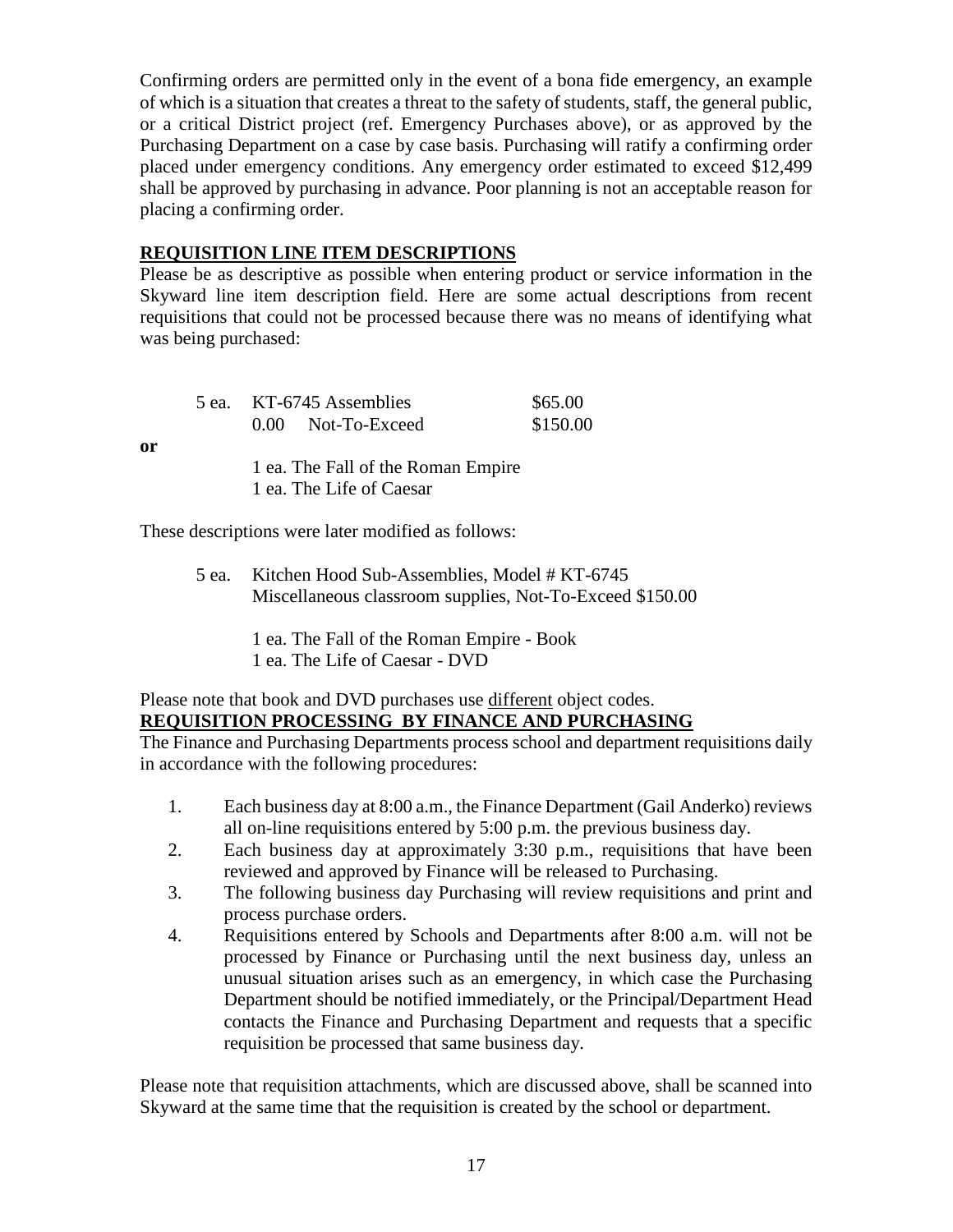## **REQUISITION OBJECT CODE 510 DEFINED**

The DOE "Red Book" (located on the web at http://www.fldoe.org/fefp/redtoc.asp), which no Secretary or Bookkeeper can do without, defines Object Code 510 as "expenditures for consumable supplies for the operation of a school system…" The key phrase used in defining object code 510 expenditures is "consumable supplies," which are items that are typically used within a year's time. Paper clips, pens, pencils, staples, and paper are all examples of 510 expenditures. VCRs, books (hardback and paperback), laser printers, shredders, software and software licenses, and repair services **are not** examples of 510 expenditures.

## **TANGIBLE PROPERTY**

 with School Board policy 7000 and F.S. 274. The purpose of this procedure is to define tangible property, to describe proper defacing procedures for non-tangible property that is susceptible to theft, and to emphasize the importance of maintaining accurate tangible property inventory records in accordance

#### **General**

 As property custodians, school principals and department heads are responsible for the care, supervision, control, and security of all property at their site.

 651, 652, and 691). School and department tangible property inventory records only Tangible Property Definition, Records Maintenance, and Summary of Procedures The tangible property threshold is  $$1000$  (Object codes affected  $-621, 641, 643, 648$ , contain property valued at \$1000 or more.

 acquisition, exchange, transfer, and final disposition of all tangible property under its control. Inaccurate or incomplete tangible property records could negatively affect the Each school and department is responsible for keeping records pertaining to the District's financial rating. Therefore, it is essential that schools and departments keep and maintain accurate tangible property records.

- quantity of 11 or more will be shipped to Physical Distribution. Please note that 1. All property valued at \$1000 or more is tangible property and shall be tagged with an SBAC property number. This applies to both new and used equipment, regardless of how it was acquired or whether it was delivered to a school, department, or the Physical Distribution warehouse. In most cases, tangible property orders with a quantity ten or less will be shipped directly to the requesting school or department. In most cases, tangible property orders with a Skyward does not create a property record until after the invoice is paid. For large equipment purchases, such as lawn mowers and furniture, delivery should be made directly to the school or department. Arrangements can then be made with warehouse personnel for property tagging.
- 2. Tangible property may be transferred between departments and schools with written approval from the school principal or department head using the "Tangible Property Movement Form." The form is available online.
- coordinated with Information Resources or IT Department. 3. Donated property, the value of which equals or exceeds \$1000, is tangible property and shall be tagged accordingly. Computer equipment donations shall be
- 4. The principal or department head shall identify surplus tangible property using the "Tangible Property Movement Form." Send the original copy to the warehouse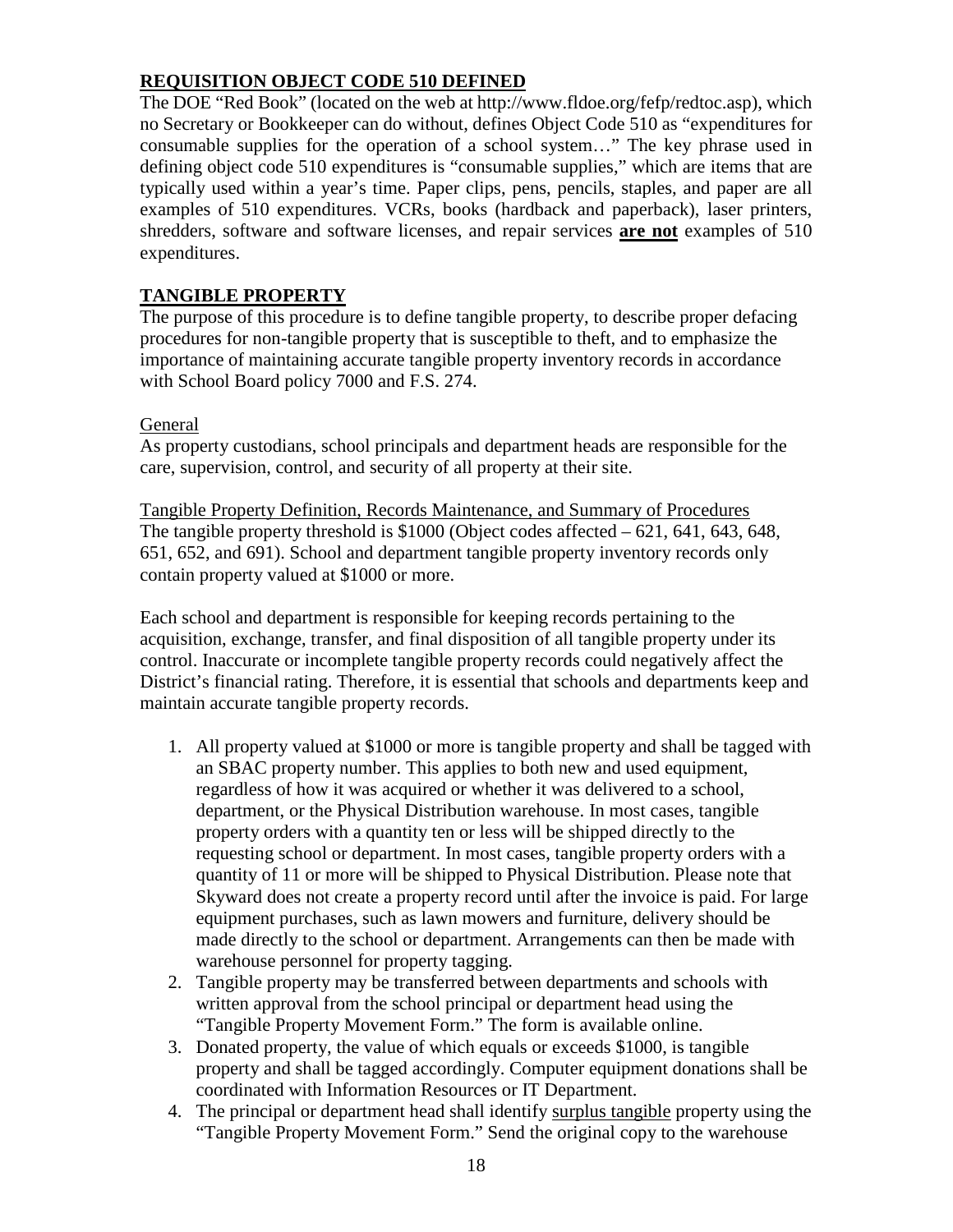for processing. Warehouse personnel will schedule a time with the school or warehouse store sales, or other means of disposal, but only after the property has department to retrieve the surplus property. If tangible surplus property is deemed by the school or department to be uneconomical to repair, obsolete, or no longer usable due to fair wear and tear, the warehouse will dispose of it through auction, been officially removed from the property rolls by the Board. If the school or department notes on the "Tangible Property Movement Form" that the tangible property is "recyclable" (i.e. in good working order), then the warehouse will stage the property in its recycled property room and make it available to other schools and departments. Recycled property that is transferred to another school or department will remain on the District's property rolls.

Surplus computers may contain sensitive information. Schools and departments are responsible for removing this information from memory before the equipment is turned over to the warehouse. Please contact the Information Resources or IT Department for additional information.

- items and property numbers, and forward it to Risk Management. A copy of the 5. Lost, stolen or vandalized property. The principal or department head shall prepare a written report, which includes the police report and a list of the affected report shall be sent to the warehouse.
- 6. Tangible property trade-ins are allowed and shall be coordinated with the warehouse and purchasing departments.

Annually, the *School District Property Team* shall conduct a physical inventory of schools' tangible property.

 a physical inventory of their tangible property (See **Tangible Property Physical** Annually, as scheduled by the *School District Property Team*, departments shall conduct **Inventory Report** procedures below).

Non-Tangible Property Defacing and Surplus Property Procedures

 printers, projectors, gas/electric lawn tools and equipment, etc., are susceptible to theft. Non-tangible property of this nature should be defaced by engraving or marking with an indelible marker or by affixing a sticker with the following or similar information: Many types of non-tangible property (<\$1000), such as televisions, digital cameras,

#### **SBAC "SCHOOL OR DEPARTMENT NAME" L/T \$1000**

In the case of lost, stolen or vandalized non-tangible property, The principal or department head shall prepare a written report, which includes the police report and a list of the affected items, and forward it to Risk Management. A copy of the report shall be sent to the warehouse.

Surplus computers may contain sensitive information. Schools and departments are responsible for removing this information from memory before the equipment is turned over to the warehouse. Please contact the Information Resources Department for additional information.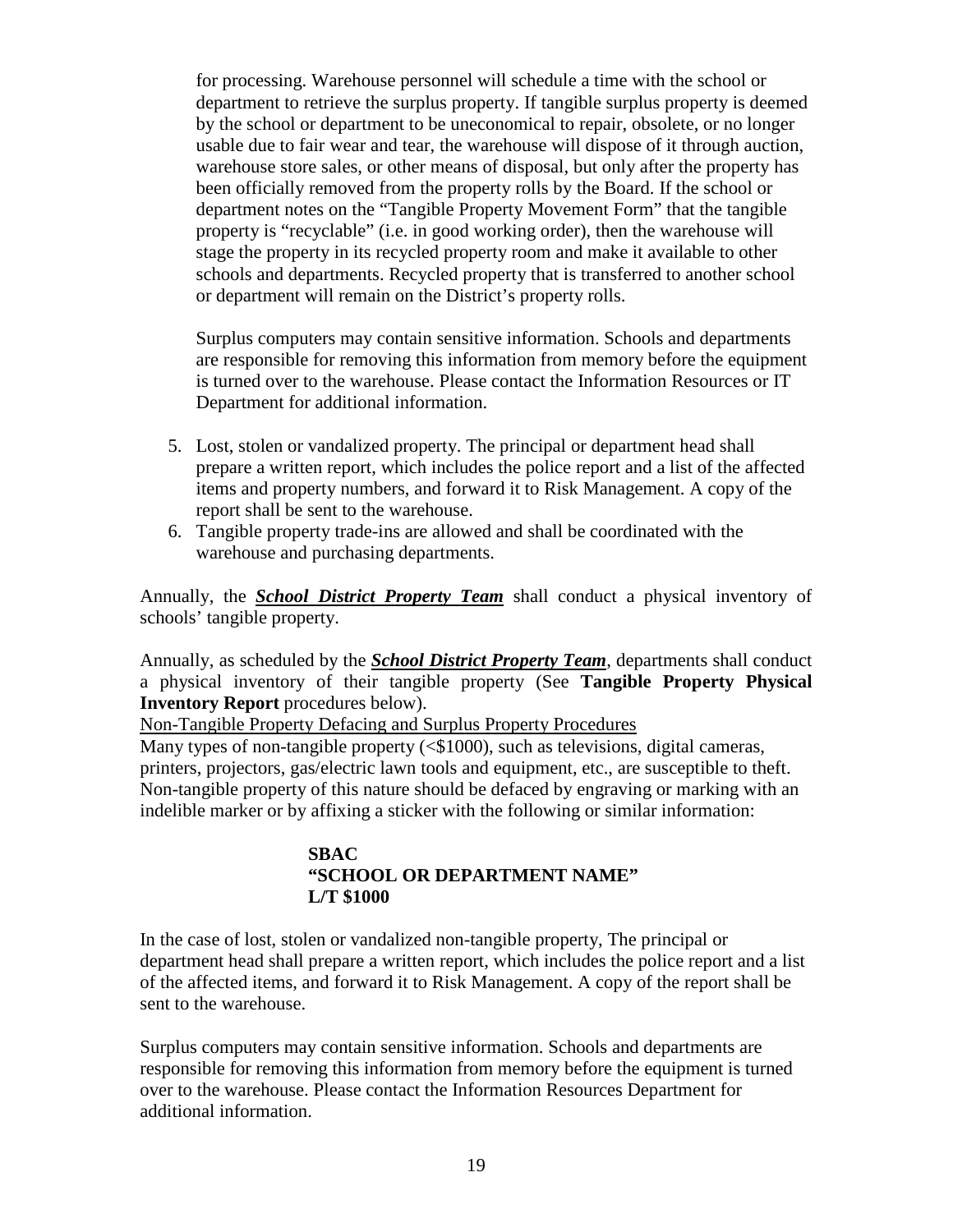## Laptop Computers <\$1000

 interest to maintain accurate and complete records of the number of laptop computers at Laptop computers are valuable District assets, and although the majority of this equipment is now defined as non-tangible property, it remains in the District's best each site. To this end, schools and departments are requested to adhere to the following procedures:

Schools and departments shall create and maintain an accurate list of all laptops at their site, including the name of the employee(s) to whom the equipment has been assigned. New Laptop purchases shall be added to the list. When a laptop is declared surplus property or is five years old, it shall be removed from the list. Annually, the site property custodian shall conduct a physical inventory of this equipment.

# **TANGIBLE PROPERTY PHYSICAL INVENTORY REPORT**

 report and return it to the Property Team. Annually, The School District Property Team will send each department a report listing the tangible property within its custodianship. The list will include the property tag number, asset description, building and room location, date acquired, and the purchase amount. Each Department will conduct the physical inventory and confirm or revise the disposition of each piece of property on the report. The Department head will sign the

# **TANGIBLE PROPERY UPGRADES**

The District does not track or capitalize tangible property upgrades. However, if at the time of purchase the tangible property is "upgraded", then the cost of the tangible property and the upgrade would be capitalized. For example, if a laptop computer is purchased for \$1000 and, at the same time, the hard-drive is upgraded from 10GB to 20/GB at a cost of \$70, the computer would be valued at \$1070.

# **VENDOR DEBARMENT**

 The procedures included in Board policy 6320 shall be followed when debarring a vendor.

# **VENDOR PERFORMANCE**

Schools and departments experience the results of vendor performance every day. Unsatisfactory vendor performance should be communicated to the Purchasing Department as soon as it occurs. The more timely, consistent, and accurate this communication is the better prepared Purchasing will be to react to and resolve performance related problems in a fair and unbiased manner. A well-documented vendor file will ensure that vendors who provide consistently satisfactory services and commodities to the District are used again, and those that don't are not. The Purchasing Department will not seek to disqualify any vendor without a properly documented vendor file.

Documenting vendor performance will assist the Purchasing Department in taking the following actions:

- 1. Suspending or debarring a vendor for poor performance.
- 2. Deciding a tie bid.
- 3. Withholding payment until performance is completed satisfactorily.
- 4. Processing warranty claims.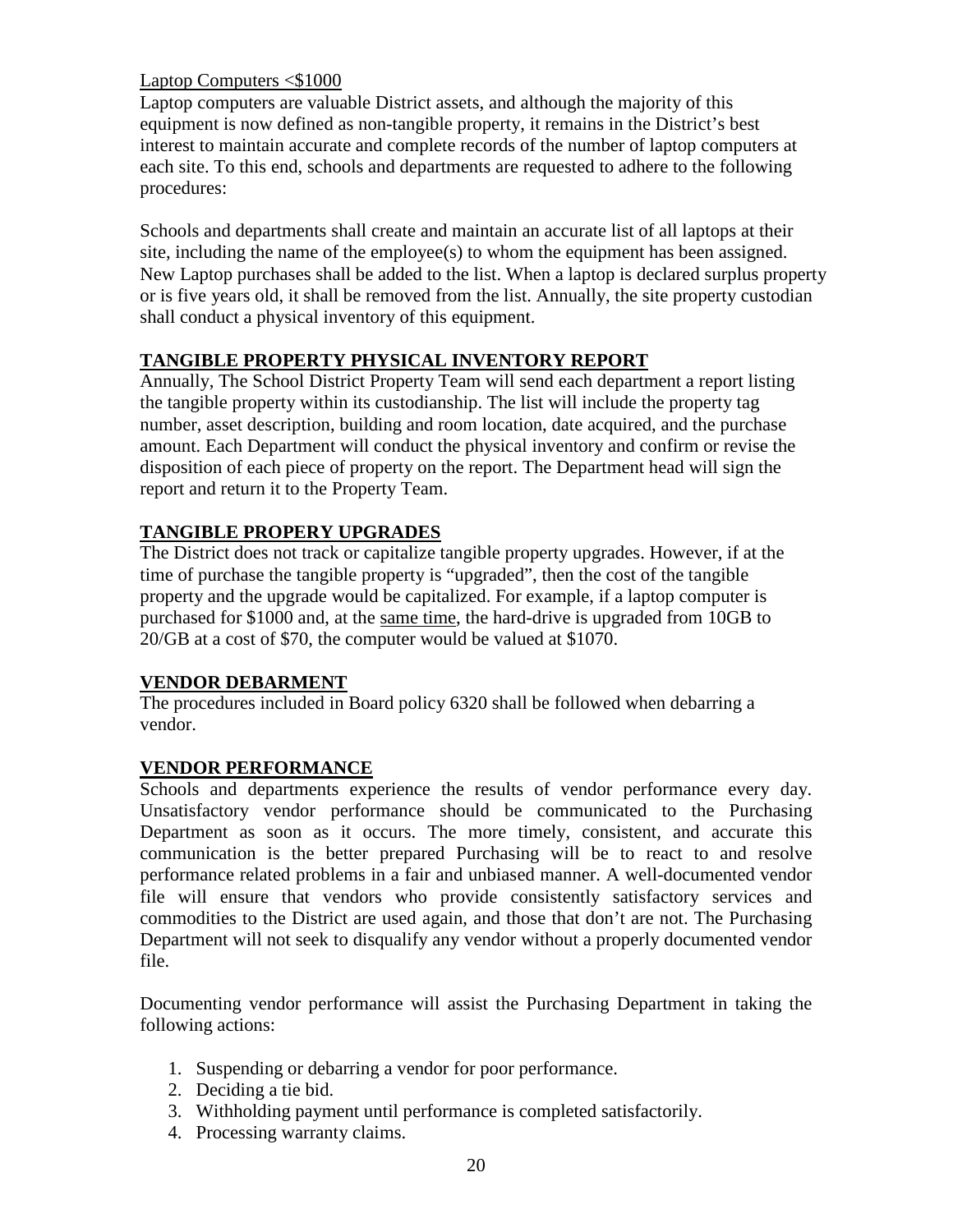5. Declaring a vendor in default.

All vendors do and will make mistakes. What is important is whether the vendor acknowledges and corrects performance-related issues promptly or continues to perform unsatisfactorily despite being made aware of a problem(s) by the school or department. When the latter occurs, please complete the [Vendor Performance Evaluation Form](https://fl02219191.schoolwires.net/cms/lib/FL02219191/Centricity/Domain/78/VENDOR_PERFORMANCE_EVALUATION_FORM.pdf) and return it via truck mail or fax to the Purchasing Department.

## **VENDORS – DOING BUSINESS WITH COMPANIES DISBARRED OR SUSPENDED BY THE FEDERAL GOVERNMENT**

 This procedure applies only to purchases funded by Federal grants, which are identified in the first four digits of each purchase requisitions' accounting string by "0420."

 ineligible, or voluntarily excluded from participation in this transaction by any Federal Federal Executive Order 12549, "Debarment and Suspension," requires that all vendors receiving individual awards equal to or greater than \$50,000 shall certify that neither it nor its principals are presently debarred, suspended, proposed for debarment, declared department or agency.

 this transaction by any Federal department or agency. Each Invitation for Bid, Invitation to Negotiate, and Request for Proposal, and in some cases Request for Quotation, issued by the Purchasing Department shall contain a form to be executed by the successful vendor certifying that it has not been debarred, suspended, proposed for debarment, declared ineligible, or voluntarily excluded from participation in

Any vendor receiving an individual award greater than \$12,500, which is not subject to the competitive acquisition procedures noted above, shall first be checked by purchasing staff against the following databases. The purchase requisition shall then be stamped by purchasing staff indicating that the vendor's name did not appear in either database.

<https://www.sam.gov/SAM/pages/public/searchRecords/search.jsf>

https://www.dms.myflorida.com/business\_operations/state\_purchasing/ state agency resources/vendor registration and vendor lists

Biweekly, purchasing staff will obtain a list of every purchase order issued between \$2,500 and \$12,499. It will then check each vendor on the list against the above websites. The stamped report will be retained by the Purchasing Department for two fiscal years.

 to the attention of the Purchasing Director for further action. In the event a vendor is listed in either of the above databases, this matter will be brought

# **PROCUREMENT CARD PROGRAM**

 goods using the Visa commercial credit card issued by Suntrust Bank. Detailed procedures, In accordance with School Board policy, the Purchasing and Finance Departments have implemented a Procurement Card Program, which allows authorized staff to purchase which frame the parameters within which Procurement Cards may be used, are located on the Purchasing Department website.